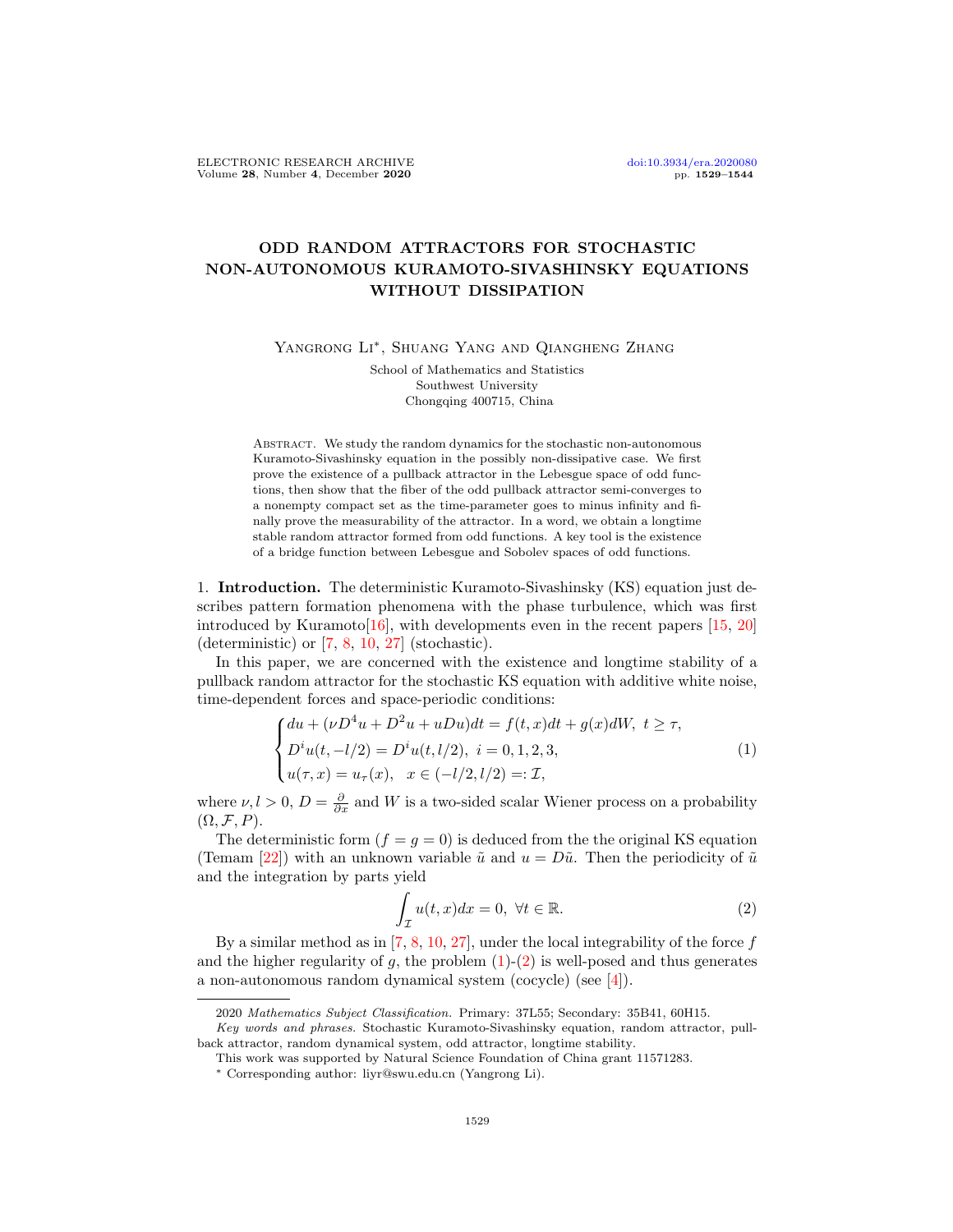However, it is not easy to obtain an attractor since the equation is possibly nondissipative. Indeed, the first eigenvalue of the differential operator  $\nu D^4 + D^2$  is given by

$$
\lambda_1 := \left(\frac{2\pi}{l}\right)^2 \left(\nu \left(\frac{2\pi}{l}\right)^2 - 1\right),\,
$$

with two eigenvectors given by  $\cos \frac{2\pi x}{l}$  and  $\sin \frac{2\pi x}{l}$ . If the viscosity is small, e.g.  $\nu < l^2/(4\pi^2)$ , then  $\lambda_1 < 0$  and thus the equation is not dissipative (which is different from dissipative equations in [\[11\]](#page-14-6)).

In this article, we will show that the cocycle has a pullback random attractor  $\mathcal{A}(t,\omega)$  even in the non-dissipative case. Such a bi-parametric attractor (depending on time and sample) seems to have first been introduced by Wang [\[23\]](#page-15-3) with developments in [\[9,](#page-14-7) [14,](#page-14-8) [26,](#page-15-4) [28\]](#page-15-5) and the references therein.

In order to overcome the difficulty of non-dissipation, we fix attention on the Lebesgue space  $H<sub>o</sub>$  of odd functions, where

$$
H := L^{2}(\mathcal{I}) = \{ w \in L^{2}(\mathcal{I}) : \int_{\mathcal{I}} w(x)dx = 0 \} \text{ and } H_{o} = \{ w \in H : w \text{ is odd} \}.
$$

By proving the existence of a bridge function between  $H<sub>o</sub>$  and  $V<sub>o</sub>$  (the Sobolev space of odd functions), see Lemma [2.2,](#page-2-0) we can establish the pullback absorption and the pullback asymptotic compactness of the cocycle in  $H<sub>o</sub>$  if the force is tempered, and thus obtain a pullback attractor. Of course, this attractor consists of odd functions and thus we call it an odd attractor.

A further topic is to study the longtime stability of the pullback attractor. More precisely, A is called backward stable if there is a nonempty compact set  $E(\omega)$  in  $H<sub>o</sub>$  such that

<span id="page-1-0"></span>
$$
\lim_{t \to -\infty} \text{dist}_{H_o}(\mathcal{A}(t,\omega), E(\omega)) = 0.
$$
\n(3)

Such a backward stability indicates that the attractor is not explosive and the system has more strong attraction ability in the past. The criteria for the longtime stability are given in terms of backward uniform asymptotic compactness of the cocycle, see  $[25]$  in the stochastic case and see  $[12, 13]$  $[12, 13]$  $[12, 13]$  in the deterministic case.

If we further assume that the force  $f$  is backward tempered, then we can prove the backward uniform asymptotic compactness, which leads to the longtime stability as in [\(3\)](#page-1-0). We conveniently obtain the backward compactness of the pullback attractor.

Since the backward absorbing set is an uncountable union of random sets, the measurability of the absorbing set (and thus the attractor) seems to be unknown. In order to overcome this difficulty, we consider two universes, one is the usual tempered universe and another is backward tempered. We prove an important result that the pullback attractors are the same set with respect to different universes and thus the measurability of the tempered attractor implies the measurability of the backward tempered attractor.

In a word, the stochastic equation  $(1)$  has a longtime stable random attractor formed from odd functions.

2. Random dynamical systems in the space of odd functions. In this section, we prove the existence of a bridge function and define a cocycle in the Lebesgue or Sobolev spaces of odd functions.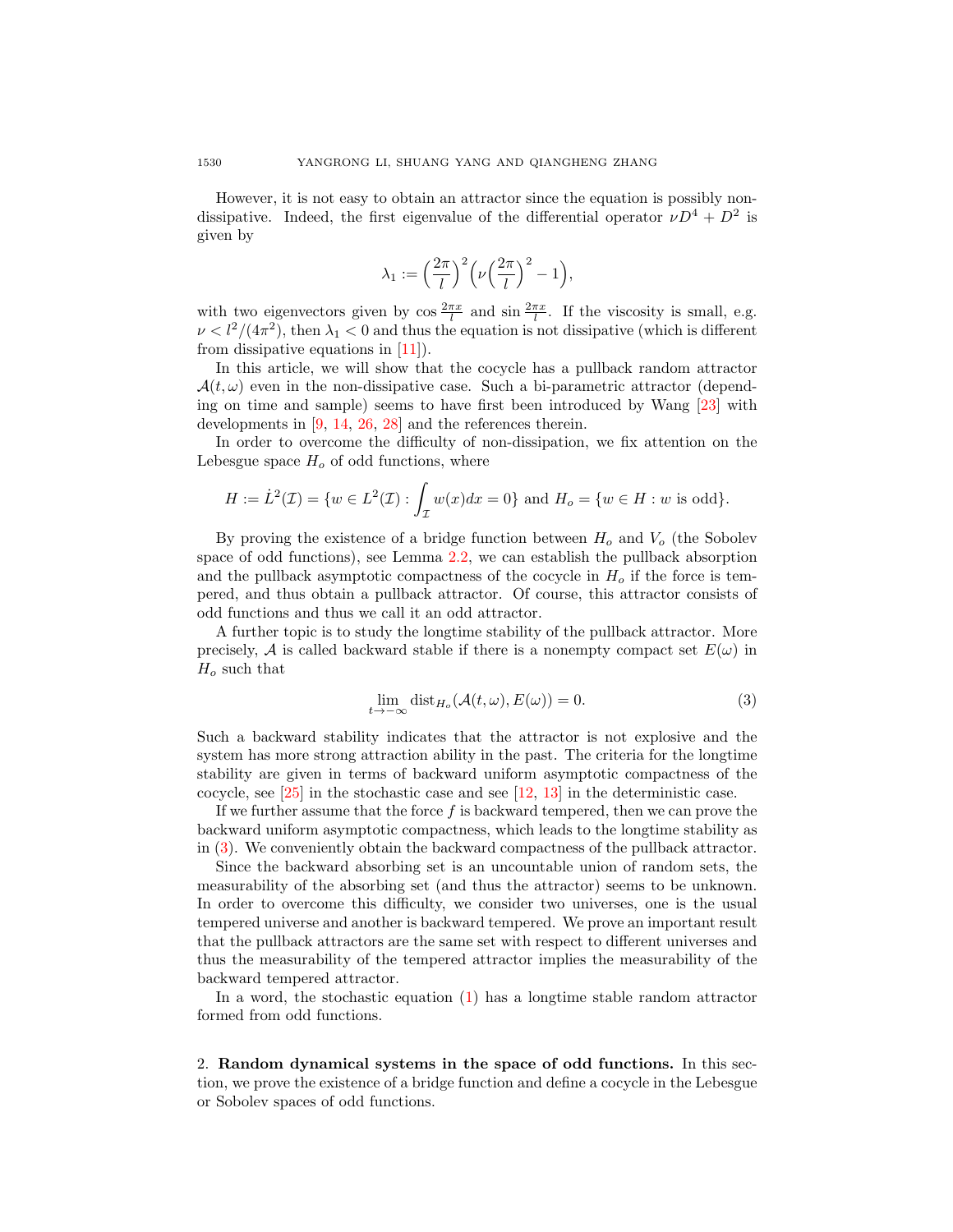2.1. Sobolev spaces of odd functions. Let  $H = \dot{L}^2(\mathcal{I})$  with the  $L^2$ -norm  $\|\cdot\|$ and equip  $V = \dot{H}_{\text{per}}^2(\mathcal{I}) = H_{\text{per}}^2(\mathcal{I}) \bigcap H$  with the following scalar product and norm:

$$
((u,v)) = \int_{\mathcal{I}} D^2 u D^2 v dx, \quad ||u||_V^2 = ((u,u)) = ||D^2 u||^2, \ \forall u, v \in V.
$$

Let  $H_o$  be the subset of H formed from all odd functions and  $V_o = V \cap H_o$ .

<span id="page-2-2"></span>**Lemma 2.1.** (i)  $H_o$  and  $V_o$  are closed linear subspaces of H and V respectively, and thus they are Hilbert spaces too.

(ii) Any bounded set in  $V_o$  is pre-compact in  $H_o$ .

Proof. (i) The linearity follows from the fact that the linear combination of two odd functions is still odd.

We then prove the closedness. Let  $u_n \in H_o$  and  $u \in H$  such that  $||u_n - u|| \to 0$ . Then there are an index subsequence  $n_k$  and a set  $\mathcal{I}_1 \subset \mathcal{I}$  with Lebesgue measure zero such that

$$
u_{n_k}(x) \to u(x)
$$
, for all  $x \in \mathcal{I} \setminus \mathcal{I}_1$ .

Let  $\mathcal{I}_2 = \{x \in \mathcal{I} : -x \in \mathcal{I}_1\}$ . Then, for all  $x \in \mathcal{I}\setminus(\mathcal{I}_1\cup\mathcal{I}_2)$ , we know  $-x \in \mathcal{I}\setminus(\mathcal{I}_1\cup\mathcal{I}_2)$ and

$$
u(-x) = \lim_{k \to \infty} u_{n_k}(-x) = -\lim_{k \to \infty} u_{n_k}(x) = -u(x),
$$

which means u is odd on  $\mathcal{I} \setminus (\mathcal{I}_1 \cup \mathcal{I}_2)$ . Since the Lebesgue measure of  $\mathcal{I}_1 \cup \mathcal{I}_2$  is zero, u almost everywhere equals to an odd function and thus  $u \in H_o$ .

(ii) Let  $\{u_n\}$  be a bounded sequence in  $V_o$ . By the compactness of the Sobolev embedding  $V \hookrightarrow H$ , there is a subsequence such that  $u_{n_k} \to u$  in H. By the closedness of  $H_o$  in H as proved above, we know  $u \in H_o$ . Hence  $\{u_n\}$  is precompact in  $H_o$  as desired.  $\Box$ 

The following result means the existence of a bridge function between  $H_0$  and  $V<sub>o</sub>$ , which improves [\[22,](#page-15-2) lemma III 4.1] (see also [\[21\]](#page-15-7)) and will be very useful.

<span id="page-2-0"></span>**Lemma 2.2.** For any  $a, b > 0$ , there is an odd function  $\xi \in C^{\infty}[-l/2, l/2]$ , given by

<span id="page-2-1"></span>
$$
\xi(x) = -\frac{al}{\pi} \sum_{k=1}^{M} \frac{1}{k} \sin \frac{2k\pi x}{l},
$$

where  $M := M(a, b, l)$  is large enough, such that

$$
a||u||^2 \le b||D^2u||^2 + (uD\xi, u), \ \forall u \in V_o.
$$
 (4)

*Proof.* From the definition of  $\xi$  it is easy to show that

$$
-D\xi(x) = 2a \sum_{k=1}^{M} \cos \frac{2k\pi x}{l} = a \sum_{0 < |k| \le M} e^{2k\pi i x/l},
$$

which further implies that, for every  $u\in V_o,$ 

$$
a||u||^2 - (uD\xi, u) = \int_{-l/2}^{l/2} (a - D\xi(x))u^2(x)dx
$$
  
=  $a \sum_{|k| \le M} \int_{-l/2}^{l/2} u^2(x)e^{2k\pi ix/l} dx = a \sum_{|k| \le M} f_k$ ,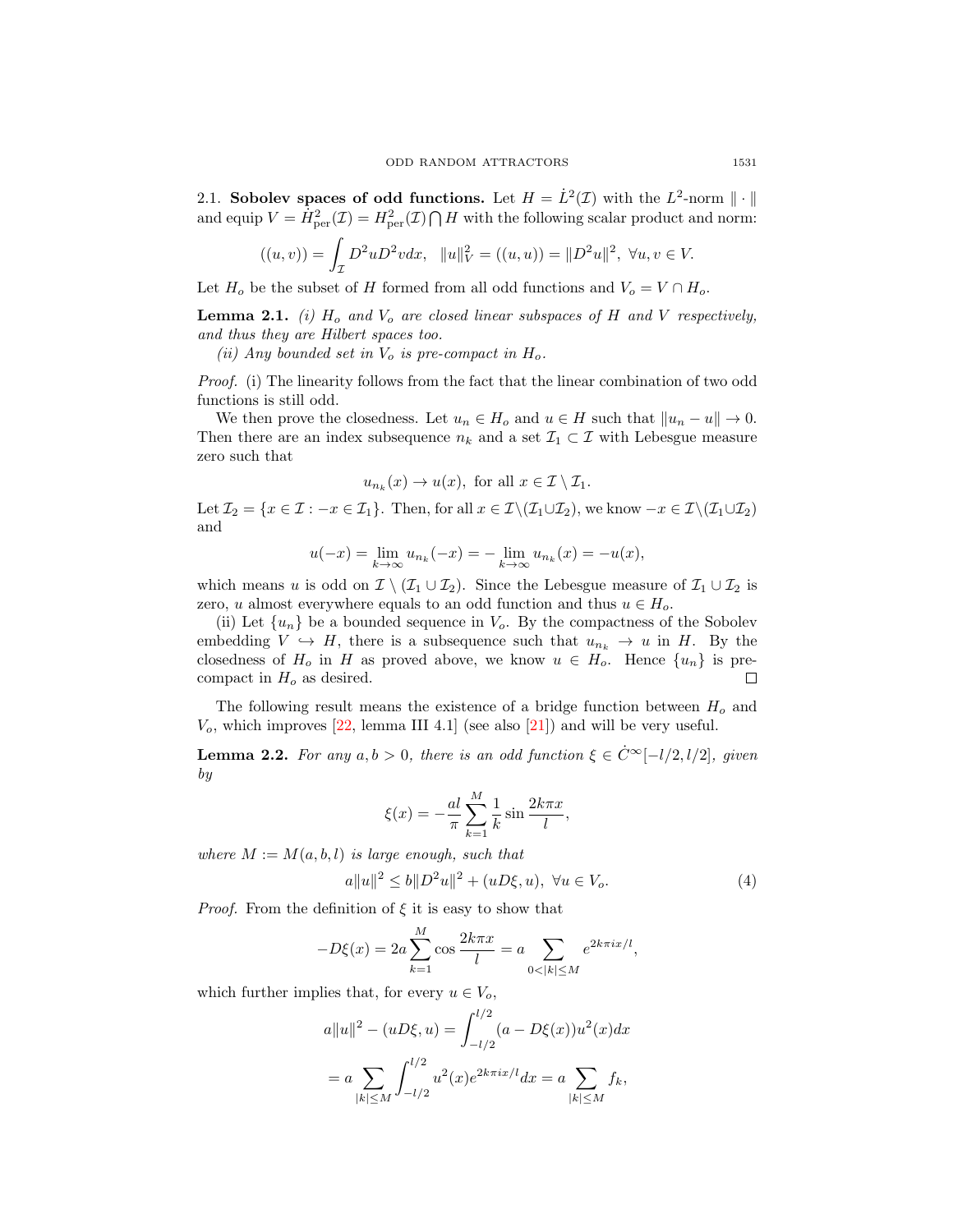where  $f_k$  is the k<sup>th</sup> Fourier coefficient of the function  $u^2(\cdot)$ . Since  $u \in V$ , the Sobolev embedding  $H^2(\mathcal{I}) \hookrightarrow C^{1,1/2}(\mathcal{I})$  yields the continuity of  $u(\cdot)$  and so is  $u^2(\cdot)$ . Hence the Fourier series converges:

$$
u^{2}(x) = \sum_{k \in \mathbb{Z}} f_{k} e^{2k\pi ix/l}
$$
 and particularly 
$$
u^{2}(0) = \sum_{k \in \mathbb{Z}} f_{k}.
$$

Since *u* is odd, we have  $u(0) = 0$  and thus  $\sum_{k \in \mathbb{Z}} f_k = 0$ , which further implies

$$
\left| \sum_{|k| \le M} f_k \right| = \left| \sum_{|k| > M} f_k \right|
$$
  
\n
$$
\le \left( \sum_{|k| > M} (2k\pi/l)^4 |f_k|^2 \right)^{1/2} \left( \sum_{|k| > M} (2k\pi/l)^{-4} \right)^{1/2}.
$$

By the Parserval identity  $||D^2u^2||^2 = l \sum_{k \in \mathbb{Z}} (2k\pi/l)^4 f_k^2$ , we obtain

$$
\Big|\sum_{|k| \le M} f_k\Big| \le c_1 \|D^2 u^2\| \Big(\sum_{|k| > M} k^{-4}\Big)^{1/2} \le c_2 \|D^2 u^2\| M^{-\frac{3}{2}}.
$$

Since  $H^2(\mathcal{I})$  is a Banach algebra in dimension one, it follows that

$$
||D^2u^2|| \leq c_3||u^2||_{H^2} \leq c_4||u||_{H^2}^2 \leq c_5||D^2u||^2.
$$

All above inequalities further imply

$$
a||u||^2 - (uD\xi, u) \le c_6 M^{-\frac{3}{2}} ||D^2u||^2.
$$

We can choose  $M \ge (c_6/b)^{2/3}$  to obatin [\(4\)](#page-2-1) as desired.

2.2. Random dynamical systems on odd spaces. Consider the quadruple  $(\Omega, \mathcal{F}, P, \theta_s)$ , where  $\Omega = {\omega \in C(\mathbb{R}, \mathbb{R}) : \omega(0) = 0}$  with the compact-open topology, F is the Borel algebra, P is the two-sided Wiener measure and  $\theta_s \omega(\cdot)$  =  $\omega(s + \cdot) - \omega(s)$ .

As usual [\[1,](#page-14-11) [2,](#page-14-12) [3,](#page-14-13) [17\]](#page-14-14), we identify  $W(s, \omega) = \omega(s)$  and then the solution of  $dz + z = dW$  can be denoted by  $z(\theta_s \omega)$ . The mapping  $s \to z(\theta_s \omega)$  is continuous and the random variable  $|z(\omega)|$  is tempered:

$$
\lim_{t \to \pm \infty} \frac{|z(\theta_t \omega)|}{t} = 0, \int_{-\infty}^0 e^{\varepsilon s} |z(\theta_s \omega)|^M ds < +\infty, \ \forall \varepsilon, M > 0.
$$
 (5)

By the ergodic theorem, we have

$$
\lim_{t \to +\infty} \frac{1}{t} \int_{-t}^{0} |z(\theta_s \omega)| ds = \mathbb{E}|z| > 0.
$$
 (6)

Both [\(5\)](#page-3-0) and [\(6\)](#page-3-1) hold true in a  $\theta$ -invariant full-measure subset of  $\Omega$ , but we do not distinguish the full-measure subset and  $\Omega$ . Put

$$
v(t, \tau, \omega) = u(t, \tau, \omega) - \xi - gz(\theta_t \omega), \tag{7}
$$

where  $\xi \in \dot{C}^{\infty}[-l/2, l/2]$  is given in [\(4\)](#page-2-1) and we assume  $g \in \dot{H}^4_{\text{per}}(\mathcal{I}) \cap H_o$ .

<span id="page-3-2"></span><span id="page-3-1"></span><span id="page-3-0"></span>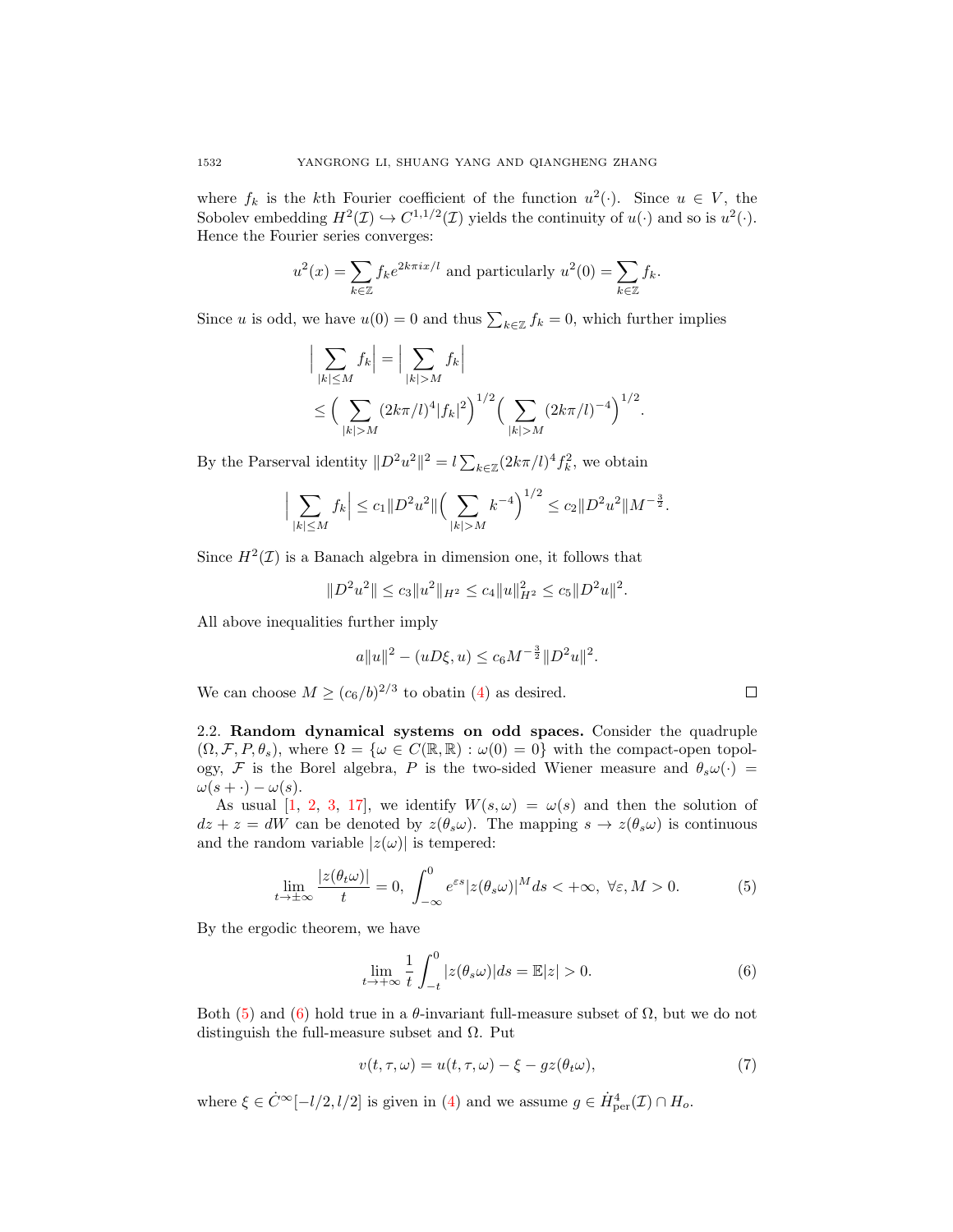By the change [\(7\)](#page-3-2) of variables, we can rewrite the equation [\(1\)](#page-0-0) as a random equation (without the stochastic derivative):

<span id="page-4-0"></span>
$$
\begin{cases}\n\frac{dv}{dt} + \nu D^4 v + D^2 v + vDv + D(\xi v) + z(\theta_t \omega)D(gv) = \\
f(t) - \nu D^4 \xi - D^2 \xi - \xi D \xi + z(\theta_t \omega)(g - \nu D^4 g - D^2 g - zgDg - gD \xi), \\
D^i v(t, -l/2) = D^i v(t, l/2), \quad i = 0, 1, 2, 3, \quad t > \tau, \\
v(\tau, x) = v_\tau(x), \quad x \in \mathcal{I}, \quad \tau \in \mathbb{R}.\n\end{cases} (8)
$$

<span id="page-4-1"></span>**Lemma 2.3.** Suppose  $f \in L^2_{loc}(\mathbb{R}, H)$  and  $g \in \dot{H}^4_{per}(\mathcal{I})$ . Then, for  $\tau \in \mathbb{R}$ ,  $\omega \in \Omega$ and  $v_\tau \in H$ , the equation [\(8\)](#page-4-0) has a unique weak solution  $v(t, \tau, \omega; v_\tau)$  such that  $v(\tau, \tau, \omega; v_\tau) = v_\tau,$ 

$$
v \in C([\tau, +\infty); H) \cap L^2_{loc}(\tau, +\infty; V)
$$

and the solution  $v(s, \tau, \omega; v_{\tau})$  is (joint) continuous in  $s \geq \tau$  and  $v_{\tau} \in H$ . If we further assume that  $f(s)$ , g and  $v<sub>\tau</sub>$  are odd functions, then we have

$$
v \in C([\tau, +\infty); H_o) \cap L^2_{loc}(\tau, +\infty; V_o).
$$

*Proof.* By the similar method as in  $[7, 8, 10, 27]$  $[7, 8, 10, 27]$  $[7, 8, 10, 27]$  $[7, 8, 10, 27]$  $[7, 8, 10, 27]$  $[7, 8, 10, 27]$  $[7, 8, 10, 27]$ , the equation  $(1)$  is well-posed in  $H$  and so is the equation  $(8)$ .

We prove the assertion about odd functions. Let  $u$  be the solution of the equation [\(1\)](#page-0-0) and define  $\hat{u}(x) = -u(-x)$  for all  $x \in \mathcal{I}$ . Since  $f(s)$  and g are odd, it follows that  $\hat{u}$  fulfills [\(1\)](#page-0-0) too. Since  $v_{\tau}$ ,  $\xi$ , g are odd, it follows that  $u_{\tau} = v_{\tau} + \xi + gz(\theta_{\tau}\omega)$  is odd. Then  $\hat{u}(\tau, \tau, \omega)(x) = -u_{\tau}(-x) = u_{\tau}(x)$ , which means the initial conditions are the same. By the uniqueness of solutions, we have  $\hat{u}(x) = u(x)$ , i.e.  $-u(-x) = u(x)$ . Hence, the solution u of the equation  $(1)$  is odd and so is v  $(by(7))$  $(by(7))$  $(by(7))$ .  $\Box$ 

By Lemma [2.3,](#page-4-1) under the assumptions of  $f \in L^2_{loc}(\mathbb{R}, H_o)$  and  $g \in \dot{H}_{per}^4 \cap H_o$ , we obtain a cocycle  $\Phi : \mathbb{R}^+ \times \mathbb{R} \times \Omega \times H_o \to H_o$  defined by

$$
\Phi(t,\tau,\omega)u_{\tau} = u(\tau + t, \tau, \theta_{-\tau}\omega; u_{\tau})
$$
  
=  $v(\tau + t, \tau, \theta_{-\tau}\omega; v_{\tau}) + \xi + gz(\theta_t\omega), \ \forall t \ge 0, \tau \in \mathbb{R}, \ u_{\tau} \in H_o,$  (9)

where the  $\mathfrak{F}\text{-measurability}$  of  $\Phi$  can be proved by the same method as given in [\[6\]](#page-14-15) and the uniqueness of solutions implies the cocycle property:

$$
\Phi(t_1 + t_2, \tau, \omega) = \Phi(t_1, \tau + t_2, \theta_{t_2} \omega) \Phi(t_2, \tau, \omega), \ \forall t_1, t_2 \ge 0.
$$
 (10)

We then take the universe  $\mathfrak B$  by the collection of all backward tempered biparametric sets  $B = \{B(\tau, \omega) \subset H_o : \tau \in \mathbb{R}, \omega \in \Omega\}$ , where B is called backward tempered if

$$
\lim_{t \to +\infty} e^{-\alpha t} \sup_{s \le \tau} \|B(s - t, \theta_{-t}\omega)\|^2 = 0, \ \forall \alpha > 0, \tau \in \mathbb{R}, \omega \in \Omega.
$$
 (11)

In order to prove the existence of a B-pullback attractor, we further assume  $f \in L^2_{loc}(\mathbb{R}, H_o)$  such that there is a  $\alpha_0 > 0$  such that

<span id="page-4-5"></span><span id="page-4-4"></span><span id="page-4-3"></span><span id="page-4-2"></span>
$$
\sup_{s\leq\tau} \int_{-\infty}^{0} e^{\alpha_0 r} \|f(r+s)\|_{H_o}^2 dr < \infty, \ \forall \tau \in \mathbb{R}.
$$
 (12)

By  $[25]$ , the assumption  $(12)$  implies that it holds true for all positive rates:

$$
\sup_{s\leq\tau}\int_{-\infty}^{0}e^{\alpha r}\|f(r+s)\|_{H_o}^2dr<\infty,\,\,\forall\alpha>0,\,\,\tau\in\mathbb{R}.\tag{13}
$$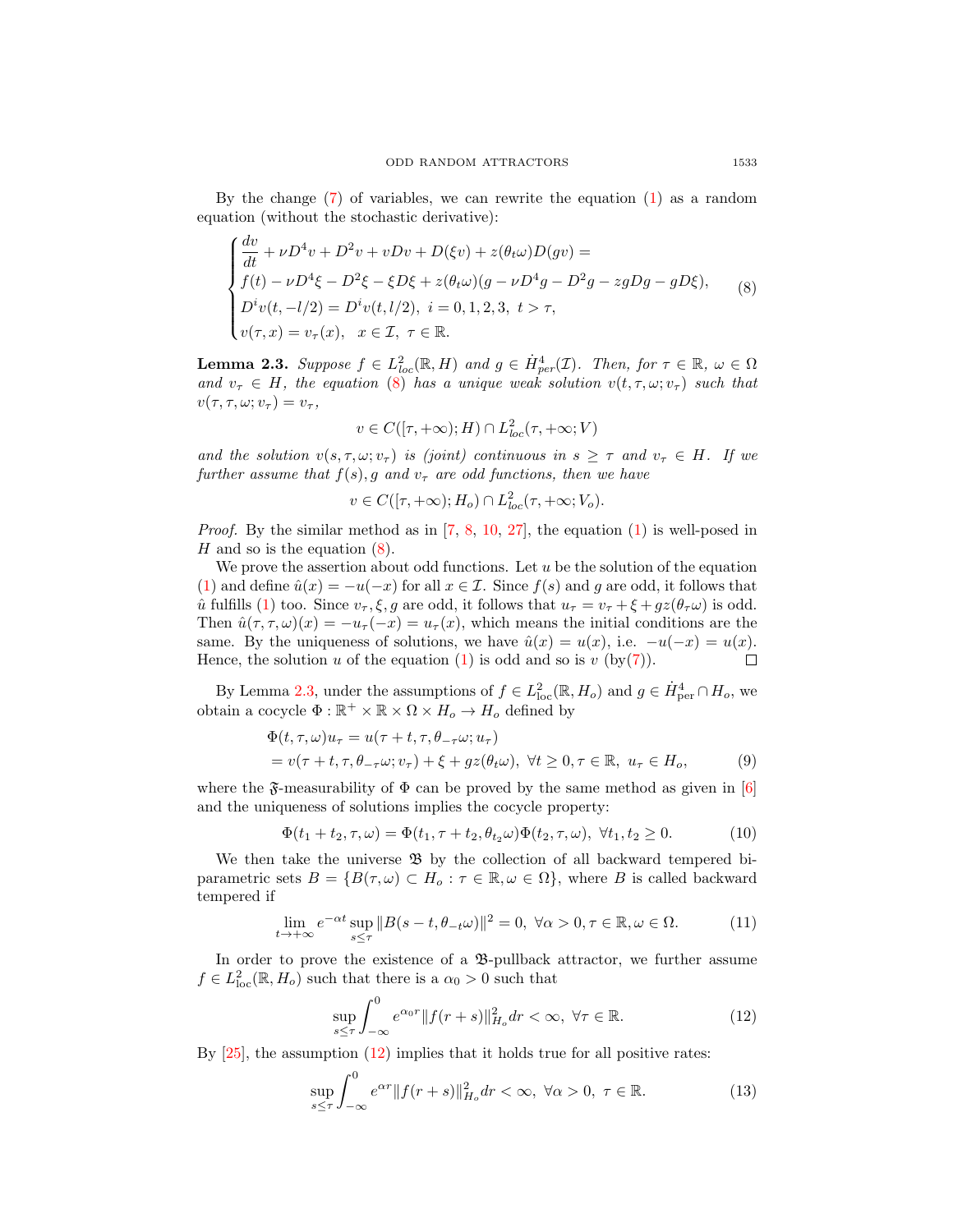3. Backward-uniform estimates. We will frequently use the trilinear form

$$
b(u, v, w) = \int_{\mathcal{I}} u(Dv) w dx, \ \forall u, v, w \in V
$$

and the following relationships

$$
b(u, u, u) = 0, \quad b(u, v, u) = -2b(v, u, u), \tag{14}
$$

$$
|b(u, u, v)| \le c||u|| ||D^2u|| ||v||.
$$
\n(15)

By the Sobolev embedding  $H^4(\mathcal{I}) \hookrightarrow C^2(\overline{\mathcal{I}})$ , the assumption  $g \in \dot{H}^4_{\text{per}}(\mathcal{I})$  implies  $g \in C^2(\overline{\mathcal{I}}) \subset W^{2,\infty}(\mathcal{I})$  and thus

<span id="page-5-5"></span><span id="page-5-3"></span><span id="page-5-2"></span><span id="page-5-1"></span><span id="page-5-0"></span>
$$
\beta := (\mathbb{E}|z| + 1) \|Dg\|_{\infty} + 1 < +\infty.
$$

<span id="page-5-6"></span>**Lemma 3.1.** Assume  $f \in L^2_{loc}(\mathbb{R}, H_o)$  fulfilling [\(12\)](#page-4-2) and  $g \in \dot{H}^4_{per}(\mathcal{I}) \cap H_o$ . Then, for  $B \in \mathfrak{B}$ ,  $\tau \in \mathbb{R}$  and  $\omega \in \Omega$ , there is  $T = T(B, \tau, \omega) \geq 1$  such that for all  $t \geq T$ and  $u_{s-t} \in B(s-t, \theta_{-t}\omega)$  with  $s \leq \tau$ ,

$$
\sup_{s \le \tau} \|u(s, s-t, \theta_{-s}\omega; u_{s-t})\|^2 \le cR(\tau, \omega),\tag{16}
$$

$$
\sup_{s\le\tau} \int_{s-t}^s e^{\beta(r-s)+\|Dg\|_\infty \int_r^s |z(\theta_{\hat{r}-s}\omega)|d\hat{r}} \|D^2v(r)\|^2 dr \le cR(\tau,\omega),\tag{17}
$$

$$
\sup_{s \le \tau} \sup_{\sigma \in [s-1,s]} \|v(\sigma, s-t, \theta_{-s}\omega; v_{s-t})\|^2 \le C(\omega)(1 + F(\tau)),
$$
\n(18)

where  $R(\tau, \omega) = 1 + \rho(\omega) + R_f(\tau, \omega),$ 

$$
\rho(\omega) = |z(\omega)| + \int_{-\infty}^{0} e^{\beta r + ||Dg||_{\infty} \int_{r}^{0} |z(\theta_{\hat{r}}\omega)| d\hat{r}} (|z(\theta_{r}\omega)|^{4} + 1) dr, \tag{19}
$$

$$
R_f(\tau,\omega) = \sup_{s \le \tau} \int_{-\infty}^0 e^{\beta r + ||Dg||_{\infty} \int_r^0 |z(\theta \cdot \omega)| d\hat{r}} ||f(r+s)||^2 dr,\tag{20}
$$

 $C(\omega)$  is an intrinsic positive random variable and

<span id="page-5-8"></span><span id="page-5-7"></span>
$$
F(\tau) = \sup_{s \le \tau} \int_{-\infty}^{0} e^{\tau} ||f(r+s)||^{2} dr < +\infty.
$$

*Proof.* Multiplying [\(8\)](#page-4-0) by  $v(r, s - t, \theta_{-s}\omega; u_{s-t})$  and integrating over  $\mathcal I$  yield

$$
\frac{d}{dr}||v||^2 + 2\nu||D^2v||^2 - 2||Dv||^2 + 2(vDv, v) + 2(D(\xi v), v)
$$
  
=  $-2z(\theta_{r-s}\omega)(D(gv), v) + 2(f(r), v) + 2(h(\xi), v) + 2z(\theta_{r-s}\omega)(\hat{h}(g), v),$ 

where

<span id="page-5-4"></span>
$$
h(\xi) = -\nu D^4 \xi - D^2 \xi - \xi D \xi,
$$
  
\n
$$
\hat{h}(g) = g - \nu D^4 g - D^2 g - z(\theta_{r-s}\omega)gDg - gD\xi.
$$
\n(21)

By the integration by parts, we have  $||Dv||^2 \le ||v|| ||D^2v||$  and thus

$$
-2||Dv||^2 \ge -2||v|| ||D^2v|| \ge -\frac{\nu}{2}||D^2v||^2 - \frac{2}{\nu}||v||^2.
$$

By [\(14\)](#page-5-0),  $(vDv, v) = 0$  and

$$
2(D(\xi v), v) = 2(vD\xi, v) + 2(\xi Dv, v) = (vD\xi, v).
$$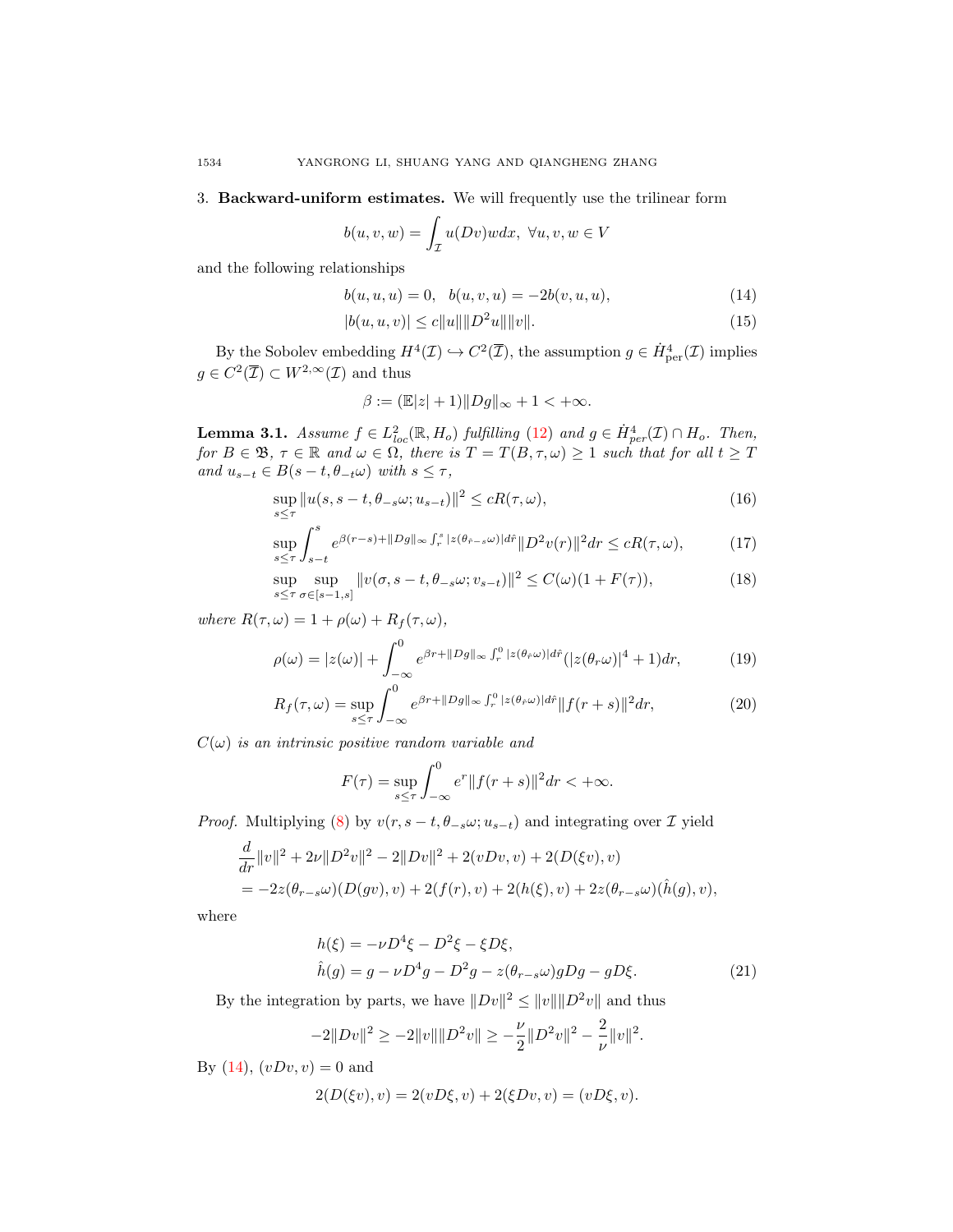By  $(14)$  again,

$$
-2z(\theta_{r-s}\omega)(D(gv),v) = -z(\theta_{r-s}\omega)(vDg,v) \leq ||Dg||_{\infty} |z(\theta_{r-s}\omega)||v||^2.
$$

By the Young inequality,

$$
2(f(r), v) \le ||f(r)||^2 + ||v||^2.
$$

Since  $\xi \in \dot{C}^{\infty}[-l/2, l/2]$  as in Lemma [2.2,](#page-2-0) it follows that

$$
2(h(\xi), v) = -2(\nu D^4 \xi + D^2 \xi + \xi D \xi, v) \le ||v||^2 + c.
$$

Since  $g \in H^4(\mathcal{I})$ , it follows that

$$
2z(\theta_{r-s}\omega)(h(g), v) = 2z(\theta_s\omega)(g - \nu D^4 g - D^2 g - z(\theta_{r-s}\omega)gDg - gD\xi, v)
$$
  
\$\leq \|v\|^2 + c(|z(\theta\_{r-s}\omega)|^2 + |z(\theta\_{r-s}\omega)|^4) \leq \|v\|^2 + c(1 + |z(\theta\_{r-s}\omega)|^4).

From all above estimates, we obtain

$$
\frac{d}{dr}||v||^2 + \frac{3}{2}\nu||D^2v||^2 + (vD\xi, v) - \left(\frac{2}{\nu} + 3 + |z(\theta_{r-s}\omega)|||Dg||_{\infty}\right)||v||^2
$$
\n
$$
\leq ||f(r)||^2 + c(1 + |z(\theta_{r-s}\omega)|^4). \tag{22}
$$

Given  $\beta = (\mathbb{E}|z| + 1) \|Dg\|_{\infty} + 1$ . Applying Lemma [2.2](#page-2-0) with  $a = \beta + \frac{2}{\nu} + 3$  and  $b = \frac{\nu}{2}$ , we can choose  $\xi$  such that

<span id="page-6-1"></span><span id="page-6-0"></span>
$$
\frac{\nu}{2}||D^2v||^2 + (vD\xi, v) \ge (\beta + \frac{2}{\nu} + 3)||v||^2.
$$

Then we can rewrite [\(22\)](#page-6-0) as

$$
\frac{d}{dr}||v||^2 + (\beta - |z(\theta_{r-s}\omega)|||Dg||_{\infty})||v||^2 + \nu||D^2v||^2
$$
  
\n
$$
\leq ||f(r)||^2 + c(1 + |z(\theta_{r-s}\omega)|^4).
$$
\n(23)

Multiplying [\(23\)](#page-6-1) by

<span id="page-6-2"></span>
$$
e^{\int_{s-t}^r(\beta-||Dg||_{\infty}|z(\theta_{\hat{r}-s}\omega)|)d\hat{r}}=e^{\beta(r-s+t))-\Vert Dg\Vert_{\infty}\int_{s-t}^r|z(\theta_{\hat{r}-s}\omega)|d\hat{r}},
$$

and then integrating the product over  $r \in [s-t, \sigma]$  with  $\sigma \geq s-t$ , we obtain

$$
\|v(\sigma, s-t, \theta_{-s}\omega; v_{s-t})\|^2
$$
  
+  $\nu \int_{s-t}^{\sigma} e^{\beta(r-\sigma)+\|Dg\|_{\infty}} \int_{r}^{\sigma} |z(\theta_{\hat{r}-s}\omega)| d\hat{r} \|D^2 v(r)\|^2 dr$   

$$
\leq \|v_{s-t}\|^2 e^{-\beta(\sigma-(s-t))+\|Dg\|_{\infty}} \int_{s-t}^{\sigma} |z(\theta_{r-s}\omega)| dr
$$
  
+  $\int_{s-t}^{\sigma} e^{\beta(r-\sigma)+\|Dg\|_{\infty}} \int_{r}^{\sigma} |z(\theta_{\hat{r}-s}\omega)| d\hat{r} (\|f(r)\|^2 + c(1+|z(\theta_{r-s}\omega)|^4)) dr.$  (24)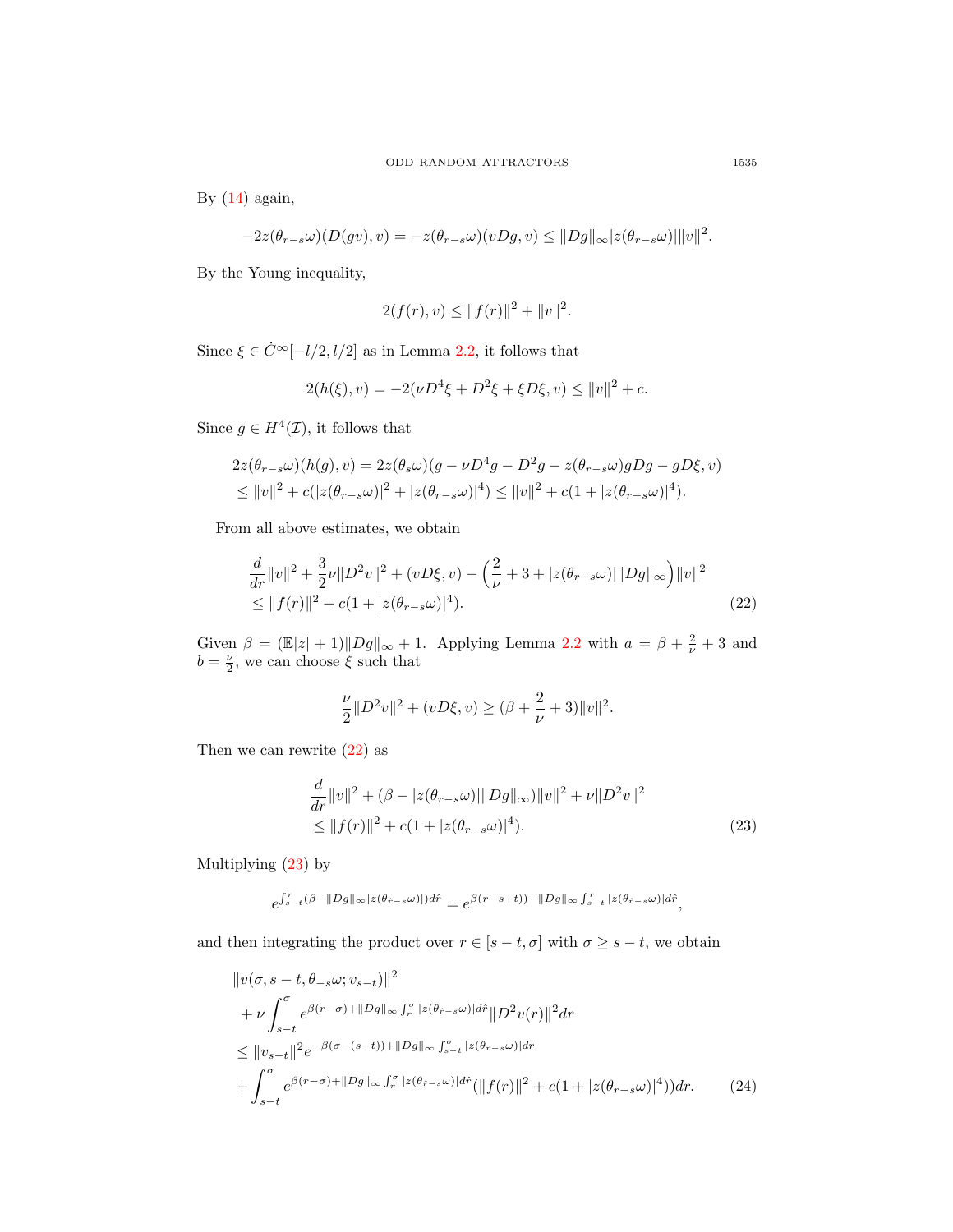For all  $s \leq \tau$ , we take  $\sigma = s$  in [\(24\)](#page-6-2) to obtain

$$
\|v(s, s - t, \theta_{-s}\omega; v_{s-t})\|^2
$$
  
+  $\nu \int_{s-t}^s e^{\beta(r-s)+\|Dg\|_{\infty} \int_r^s |z(\theta_{\hat{r}-s}\omega)| d\hat{r}} \|D^2 v(r)\|^2 dr$   
 $\leq \|v_{s-t}\|^2 e^{-\beta t + \|Dg\|_{\infty} \int_{-t}^0 |z(\theta_r \omega)| dr}$   
+  $\int_{s-t}^s e^{\beta(r-s)+\|Dg\|_{\infty} \int_{r-s}^0 |z(\theta_r \omega)| d\hat{r}} (\|f(r)\|^2 + c(1 + |z(\theta_{r-s}\omega)|^4)) dr$   
=  $\|v_{s-t}\|^2 e^{-\beta t + \|Dg\|_{\infty} \int_{-t}^0 |z(\theta_r \omega)| dr}$   
+  $\int_{-t}^0 e^{\beta r + \|Dg\|_{\infty} \int_r^0 |z(\theta_r \omega)| d\hat{r}} (\|f(r+s)\|^2 + c(1 + |z(\theta_r \omega)|^4)) dr.$  (25)

By the change [\(7\)](#page-3-2) of variables, we have

<span id="page-7-0"></span>
$$
v(s, s-t, \theta_{-s}\omega; v_{s-t}) = u(s, s-t, \theta_{-s}\omega; u_{s-t}) - \xi - gz(\omega),
$$
  
\n
$$
v_{s-t} = u_{s-t} - \xi - gz(\theta_{-t}\omega),
$$
\n(26)

which together with  $(25)$  implies

$$
||u(s, s-t, \theta_{-s}\omega; u_{s-t})||^2 \leq c||v(s, s-t, \theta_{-s}\omega; v_{s-t})||^2 + c(1+|z(\omega)|)
$$
  
\n
$$
\leq c(||u_{s-t}||^2 + 1 + |z(\theta_{-t}\omega)||e^{-\beta t + ||Dg||_{\infty}} \int_{-t}^{0} |z(\theta_r\omega)| dr + c(1+|z(\omega)|)
$$
  
\n
$$
+ c \int_{-t}^{0} e^{\beta r + ||Dg||_{\infty}} \int_{r}^{0} |z(\theta_r\omega)| d\hat{r} (||f(r+s)||^2 + |z(\theta_r\omega)|^4 + 1) dr.
$$
 (27)

By the ergodic limit [\(6\)](#page-3-1), there is  $T_1 > 0$  such that

<span id="page-7-3"></span><span id="page-7-2"></span><span id="page-7-1"></span>
$$
\int_{-t}^{0} |z(\theta_r \omega)| dr \leq (\mathbb{E}|z| + 1)t, \quad \forall t \geq T_1.
$$

Since  $\beta = (\mathbb{E} |z| + 1) \|Dg\|_{\infty} + 1$ , we have for all  $t \geq T_1$ ,

$$
e^{-\beta t + \|Dg\|_{\infty} \int_{-t}^{0} |z(\theta_r \omega)| dr} \le e^{-\beta t + \|Dg\|_{\infty} (\mathbb{E}|z| + 1)t} = e^{-t} \le 1,
$$
\n(28)

which together with [\(5\)](#page-3-0) implies that there is  $T_2 \ge T_1$  such that for all  $t \ge T_2$ ,

$$
|z(\theta_{-t}\omega)|e^{-\beta t+\|Dg\|_\infty\int_{-t}^0|z(\theta_r\omega)|dr}\leq|z(\theta_{-t}\omega)|e^{-t}\leq1.
$$

Since  $u_{s-t} \in B(s-t, \theta_{-t}\omega)$ , we see from [\(11\)](#page-4-3) and [\(28\)](#page-7-1) that there is a  $T_3 \geq T_2$  such that for all  $t \geq T_3$ ,

$$
\sup_{s\leq \tau}\|u_{s-t}\|^2e^{-\beta t+\|Dg\|_\infty\int_{-t}^0|z(\theta_r\omega)|dr}\leq e^{-t}\sup_{s\leq \tau}\|B(s-t,\theta_{-t}\omega)\|^2\leq 1.
$$

Hence, by taking the supremum of [\(27\)](#page-7-2) over  $s \in (-\infty, \tau]$ , we have for all  $t \geq T_3$ ,

$$
\sup_{s\leq\tau} \|u(s, s-t, \theta_{-s}\omega; u_{s-t})\|^2 \leq c(1+|z(\omega)|)
$$
  
+ 
$$
c \int_{-\infty}^0 e^{\beta r + \|Dg\|_{\infty} \int_r^0 |z(\theta_r\omega)| d\hat{r}} (|z(\theta_r\omega)|^4 + 1) dr
$$
  
+ 
$$
c \sup_{s\leq\tau} \int_{-\infty}^0 e^{\beta r + \|Dg\|_{\infty} \int_r^0 |z(\theta_r\omega)| d\hat{r}} \|f(r+s)\|^2 dr
$$
  
= 
$$
c(1+\rho(\omega) + R_f(\tau, \omega)),
$$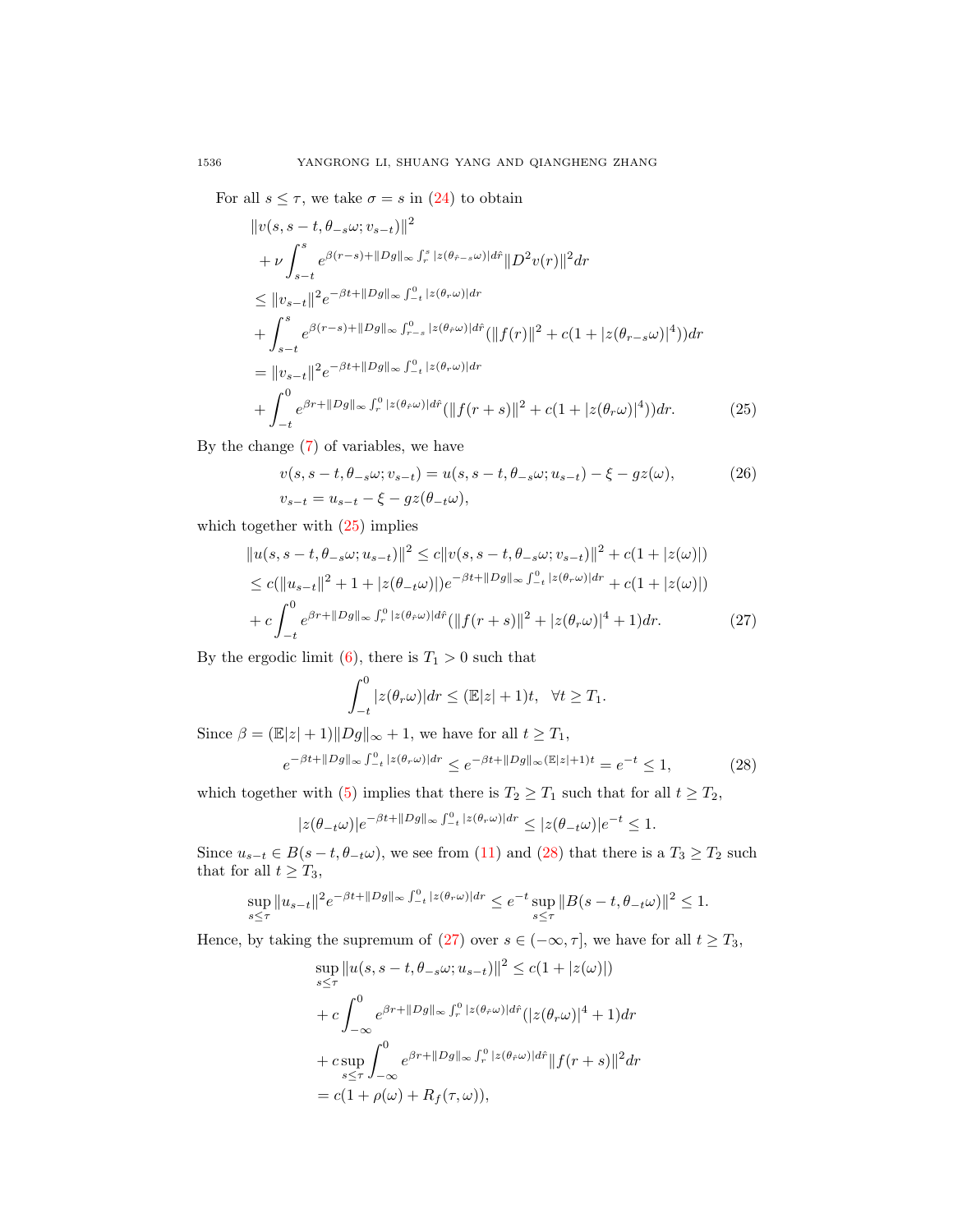which proves  $(16)$ . Consider the second term in  $(25)$  and take the supremum over  $(-\infty, \tau]$ , we obtain [\(17\)](#page-5-2) as follows:

$$
\sup_{s\leq \tau}\int_{s-t}^s e^{\beta(r-s)+\|Dg\|_\infty\int_r^s |z(\theta_{\hat{r}-s}\omega)|d\hat{r}} \|D^2v(r)\|^2 dr
$$
  

$$
\leq c(1+\rho(\omega)+R_f(\tau,\omega)), \ \forall t\geq T_3.
$$

Finally, by the ergodic limit [\(6\)](#page-3-1), one can prove that there is an intrinsic random variable  $C(\omega) > 0$  such that

$$
\int_r^0 |z(\theta_f \omega)| d\hat{r} \leq -r(\mathbb{E}|z|+1) + C(\omega), \ \forall r \leq 0,
$$

which implies that for another intrinsic random variable (still denoted by  $C(\omega)$ ),

<span id="page-8-0"></span>
$$
e^{\beta r + ||Dg||_{\infty} \int_r^0 |z(\theta_r \omega)| d\hat{r}} \le C(\omega) e^r, \ \forall r \le 0. \tag{29}
$$

Using [\(28\)](#page-7-1)-[\(29\)](#page-8-0), we see from [\(24\)](#page-6-2) that for all  $\sigma \in [s-1, s]$ ,  $s \leq \tau$  and  $t \geq T_3$ ,

$$
\|v(\sigma, s - t, \theta_{-s}\omega; v_{s-t})\|^2
$$
\n
$$
\leq \|v_{s-t}\|^2 e^{-\beta(\sigma - (s-t)) + \|Dg\|_{\infty} \int_{-t}^0 |z(\theta_r \omega)| dr}
$$
\n
$$
+ c \int_{-t}^{\sigma - s} e^{\beta(r+s-\sigma) + \|Dg\|_{\infty} \int_r^0 |z(\theta_r \omega)| d\hat{r}} (\|f(r+s)\|^2 + |z(\theta_r \omega)|^4 + 1) dr
$$
\n
$$
\leq \|v_{s-t}\|^2 e^{\beta(s-\sigma)} e^{-t} + C(\omega) \int_{-t}^0 e^{\beta(s-\sigma)} e^r (\|f(r+s)\|^2 + |z(\theta_r \omega)|^4 + 1) dr
$$
\n
$$
\leq c \|v_{s-t}\|^2 e^{-t} + C(\omega) \int_{-t}^0 e^r (\|f(r+s)\|^2 + |z(\theta_r \omega)|^4 + 1) dr. \tag{30}
$$

By taking the supremum in  $s \in (-\infty, \tau]$  and  $\sigma \in [s-1, s]$ , we have for all  $t \geq T_3$ ,

$$
\sup_{s \le \tau} \sup_{\sigma \in [s-1,s]} \|v(\sigma, s-t, \theta_{-s}\omega; v_{s-t})\|^2
$$
  

$$
\le C(\omega) \Big(1 + \sup_{s \le \tau} \int_{-\infty}^0 e^r (\|f(r+s)\|^2 dr\Big),
$$

which is finite in view of [\(13\)](#page-4-4). Hence, [\(18\)](#page-5-3) holds true. In addition, by [\(29\)](#page-8-0),  $\rho(\omega)$ and  $R_f(\tau,\omega)$  are finite. The proof is complete.  $\Box$ 

We need the non-autonomous version of the uniform Gronwall lemma (see [\[19\]](#page-14-16)). **Lemma 3.2.** If y,  $h_1, h_2$  is non-negative and locally integrable on  $\mathbb{R}$  such that

<span id="page-8-2"></span><span id="page-8-1"></span>
$$
y'(r) \le h_1(r)y(r) + h_2(r), \forall r \ge s - 1,
$$

where  $s \in \mathbb{R}$ . Then

$$
y(s) \le \left(\int_{s-1}^{s} y(r)dr + \int_{s-1}^{s} h_2(r)dr\right) e^{\int_{s-1}^{s} h_1(r)dr}.\tag{31}
$$

<span id="page-8-3"></span>**Lemma 3.3.** For  $B \in \mathfrak{B}$ ,  $\tau \in \mathbb{R}$  and  $\omega \in \Omega$ , there is  $T = T(B, \tau, \omega) \geq 1$  such that for all  $t \geq T$ ,

$$
\sup_{s\leq\tau} \|D^2 u(s, s-t, \theta_{-s}\omega; u_{s-t})\|^2 \leq R_V(\tau, \omega) < +\infty,
$$
\n(32)

uniformly in  $u_{s-t} \in B(s-t, \theta_{-t}\omega)$  for all  $s \leq \tau$ .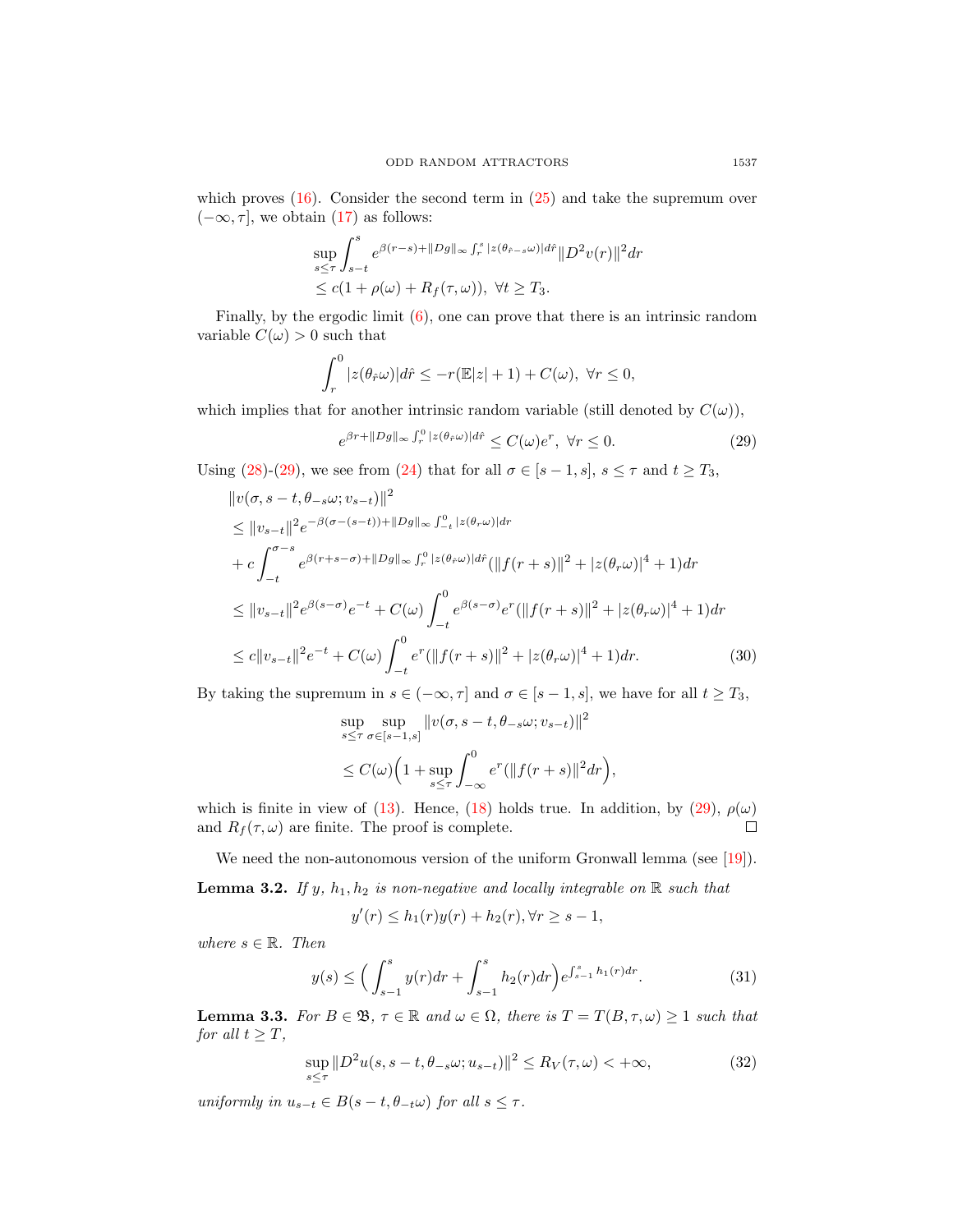*Proof.* Multiplying [\(8\)](#page-4-0) by  $D^4v(r, s-t, \theta_{-s}\omega; u_{s-t})$  and integrating over  $\mathcal I$  yield

$$
\frac{d}{dr}||D^2v||^2 + 2\nu||D^4v||^2 - 2||D^3v||^2 + 2(vDv, D^4v) + 2(D(\xi v), D^4v) \n= -2z(\theta_{r-s}\omega)(D(gv), D^4v) + 2(f(r), D^4v) \n+ 2(h(\xi), D^4v) + 2z(\theta_{r-s}\omega)(\hat{h}(g), D^4v),
$$

where  $h(\xi)$  and  $\hat{h}(g)$  are defined by [\(21\)](#page-5-4). By the interpolation inequality,

$$
-2||D^{3}v||^{2} \ge -2||D^{2}v|| ||D^{4}v|| \ge -\frac{\nu}{8}||D^{4}v||^{2} - c||D^{2}v||^{2}.
$$

By [\(15\)](#page-5-5),

$$
2(vDv, D^4v) \ge -c||v|| ||D^2v|| ||D^4v|| \ge -\frac{\nu}{8}||D^4v||^2 - c||v||^2||D^2v||^2.
$$

Note that  $H^2(\mathcal{I})$  is a Banach algebra, by the Poincare inequality,

$$
2(D(\xi v), D^4 v) \ge -c||D(\xi v)|| ||D^4 v|| \ge -c||D^2(\xi v)|| ||D^4 v||
$$
  
 
$$
\ge -c||D^2 \xi|| ||D^2 v|| ||D^4 v|| \ge -\frac{\nu}{8}||D^4 v||^2 - c||D^2 v||^2.
$$

By the similar method,

$$
- 2z(\theta_{r-s}\omega)(D(gv), D^4v) \le c|z(\theta_{r-s}\omega)|||D^2g|\|D^2v\| \|D^4v\|
$$
  

$$
\le \frac{\nu}{8}||D^4v||^2 + c|z(\theta_{r-s}\omega)|^2||D^2v||^2.
$$

By the Young inequality,

$$
2(f(r), D4v) \le \frac{\nu}{8} ||D4v||2 + c||f(r)||2.
$$

Since  $\xi \in \dot{C}^{\infty}[-l/2, l/2]$  as in Lemma [2.2,](#page-2-0) it follows that

$$
2(h(\xi), D^4 v) = -2(\nu D^4 \xi + D^2 \xi + \xi D \xi, D^4 v) \le \frac{\nu}{8} ||D^4 v||^2 + c.
$$

Since  $g \in H^4(\mathcal{I})$ , it follows that

$$
2z(\theta_{r-s}\omega)(h(g), D^4v)
$$
  
=  $2z(\theta_s\omega)(g - \nu D^4g - D^2g - z(\theta_{r-s}\omega)gDg - gD\xi, D^4v)$   
 $\leq \frac{\nu}{8}||D^4v||^2 + c(1 + |z(\theta_{r-s}\omega)|^4).$ 

From all above estimates, we obtain

<span id="page-9-0"></span>
$$
\frac{d}{dr}||D^2v||^2 \le c(||v||^2 + |z(\theta_{r-s}\omega)|^2 + 1)||D^2v||^2 + c(||f(r)||^2 + |z(\theta_{r-s}\omega)|^4 + 1).
$$
\n(33)

By using the uniform Gronwall lemma on [\(33\)](#page-9-0) with

<span id="page-9-1"></span>
$$
y(r) = ||D^2v(r, s - t, \theta_{-s}\omega; v_{s-t})||^2,
$$
  
\n
$$
h_1(r) = c(||v(r, s - t, \theta_{-s}\omega; v_{s-t}))||^2 + |z(\theta_{r-s}\omega)|^2 + 1),
$$
  
\n
$$
h_2(r) = c(||f(r)||^2 + |z(\theta_{r-s}\omega)|^4 + 1),
$$

we see from [\(31\)](#page-8-1) that for all  $s \leq \tau$ ,

$$
||D^2v(s, s-t, \theta_{-s}\omega; v_{s-t})||^2 \le \left(\int_{s-1}^s y(r)dr + \int_{s-1}^s h_2(r)dr\right)e^{\int_{s-1}^s h_1(r)dr}.\tag{34}
$$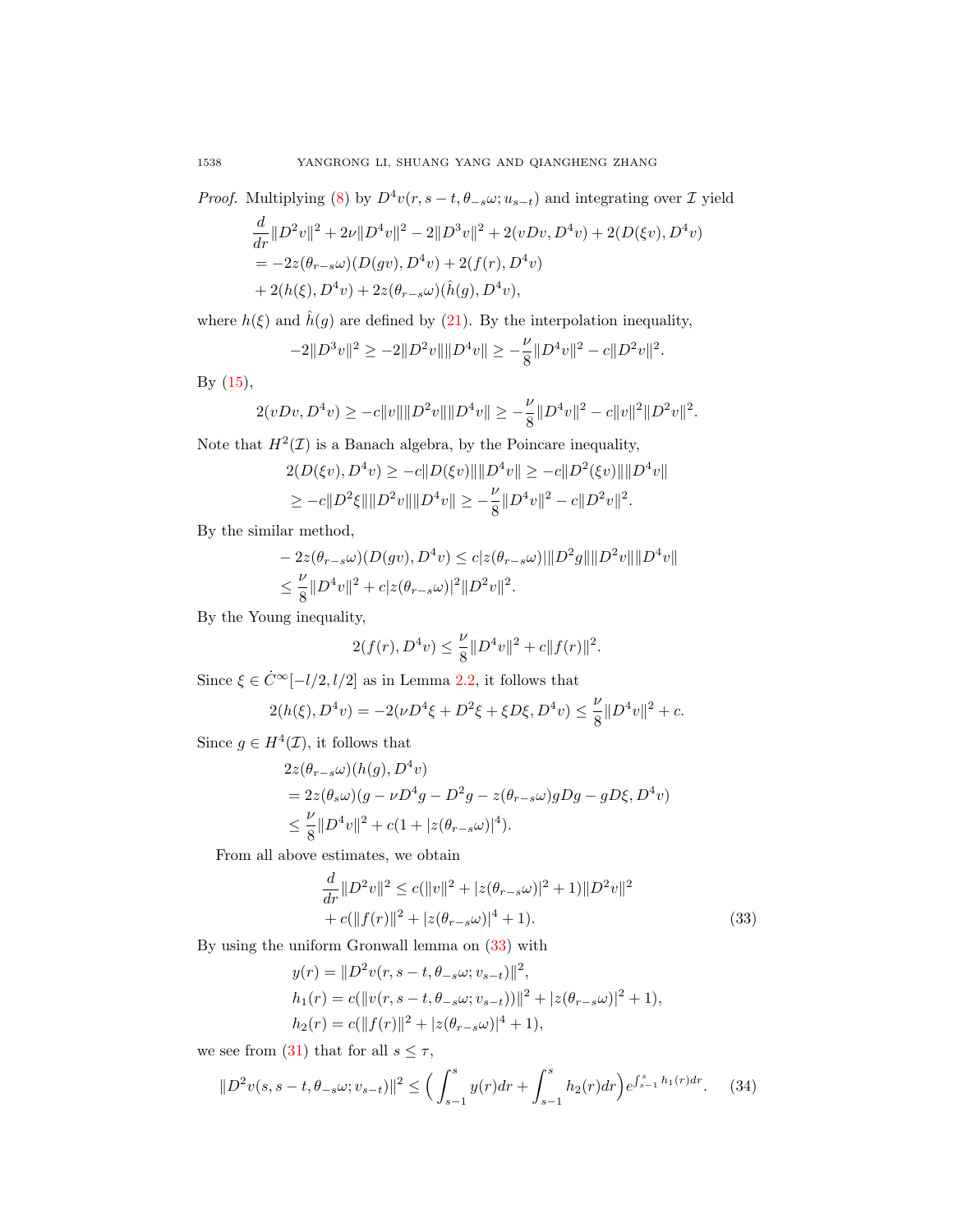We then estimate the supremum of each term in [\(34\)](#page-9-1) with respect to  $s \leq \tau$ . By [\(17\)](#page-5-2) and the continuity of  $|z(\theta,\omega)|$ , for all  $t \geq T \geq 1$ ,

$$
\sup_{s\leq\tau}\int_{s-1}^s y(r)dr = \sup_{s\leq\tau}\int_{s-1}^s \|D^2v(r, s-t, \theta_{-s}\omega; v_{s-t})\|^2 dr
$$
  
\n
$$
\leq C(\omega) \sup_{s\leq\tau}\int_{s-1}^s e^{\beta(r-s)+\|Dg\|_\infty \int_r^s |z(\theta_{r-s}\omega)| dr} \|D^2v(r)\|^2 dr
$$
  
\n
$$
\leq C(\omega)R(\tau, \omega) < +\infty.
$$

By [\(13\)](#page-4-4) and the continuity of  $|z(\theta,\omega)|$ ,

$$
\sup_{s \le \tau} \int_{s-1}^{s} h_2(r) dr = c \sup_{s \le \tau} \int_{s-1}^{s} (||f(r)||^2 + |z(\theta_{r-s}\omega)|^4 + 1) dr
$$
  
\n
$$
\le c \sup_{s \le \tau} \int_{s-1}^{s} e^{r-s} ||f(r)||^2 dr + c \sup_{\sigma \in [-1,0]} |z(\theta_{\sigma}\omega)|^4 + c
$$
  
\n
$$
\le c \sup_{s \le \tau} \int_{-\infty}^{0} e^r ||f(r+s)||^2 dr + C(\omega) \le cF(\tau) + C(\omega) < +\infty.
$$

By [\(18\)](#page-5-3),

$$
\sup_{s\leq \tau}\int_{s-1}^sh_1(r)dr = c\sup_{s\leq \tau}\int_{s-1}^s (||v(r,s-t,\theta_{-s}\omega;v_{s-t}))||^2 + |z(\theta_{r-s}\omega)|^2 + 1)dr
$$
  
\n
$$
\leq c\sup_{s\leq \tau}\sup_{r\in [s-1,s]}||v(r,s-t,\theta_{-s}\omega;v_{s-t}))||^2 + C(\omega)
$$
  
\n
$$
\leq C(\omega)(1+F(\tau)) < +\infty.
$$

Hence,

$$
\sup_{s\leq \tau} \|D^2 v(s,s-t,\theta_{-s}\omega;v_{s-t})\|^2 \leq C(\omega)(F(\tau)+R(\tau,\omega))e^{C(\omega)(1+F(\tau))}.
$$

Finally, by the change  $(26)$  of variables and  $(34)$ ,

$$
\sup_{s \le \tau} \|D^2 u(s, s - t, \theta_{-s} \omega; v_{s-t})\|^2
$$
  
\n
$$
\le 8(\sup_{s \le \tau} \|D^2 v(s, s - t, \theta_{-s} \omega; v_{s-t})\|^2 + \|D^2 \xi\|^2 + \|D^2 g\|^2 |z(\omega)|)
$$
  
\n
$$
\le C(\omega)(F(\tau) + R(\tau, \omega))e^{C(\omega)(1 + F(\tau))} + c(1 + |z(\omega)|) =: R_V(\tau, \omega) < +\infty.
$$

The proof is complete.

4. Existence and backward stability of odd random attractors. We need the concept of a pullback random attractor as introduced by Wang[\[23\]](#page-15-3).

**Definition 4.1.** Let  $\Phi$  be a cocycle (fulfilling  $(10)$ ) on a Polish space X over the quadruple  $(\Omega, \mathcal{F}, P, \theta)$  and  $\mathfrak{D}$  a universe of some bi-parametric sets on X. Then  $A \in \mathfrak{D}$  is called a pullback attractor for  $\Phi$  if it is compact, invariant under  $\Phi$ , and D-pullback attracting. The pullback attractor is called a pullback random attractor if it is further random, i.e. each  $\mathcal{A}(\tau, \cdot)$  is a random set.

For a pullback attractor, we can consider its longtime stability, i.e. the limiting behavior of its fiber when the time-parameter goes to infinity, see [\[5,](#page-14-17) [25\]](#page-15-6) in the stochastic case and see [\[12,](#page-14-9) [13\]](#page-14-10) in the deterministic case.

 $\Box$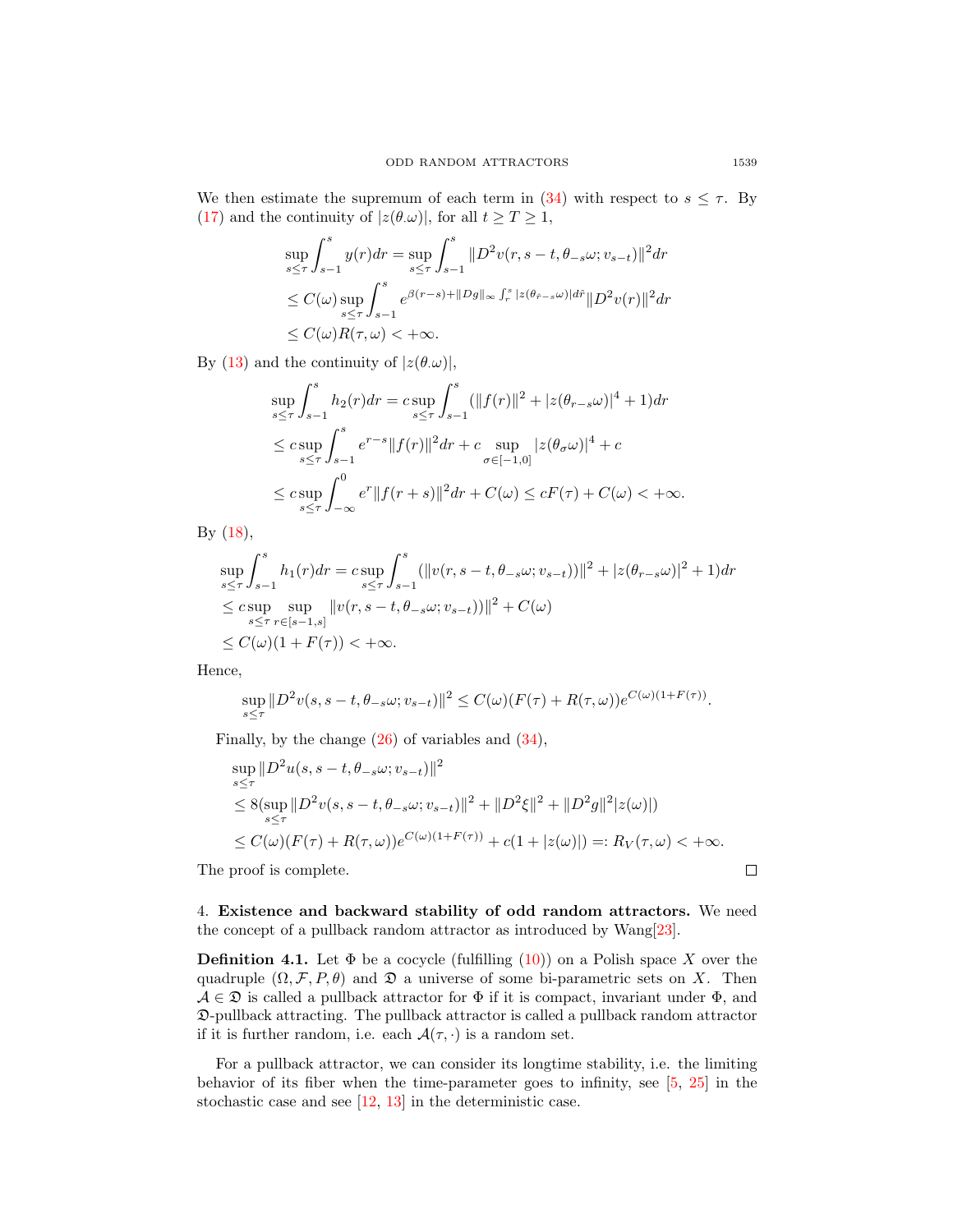**Definition 4.2.** A pullback attractor  $A$  for a cocycle is called **backward stable** if, for each  $\omega \in \Omega$ , there is a nonempty compact set  $K(\omega)$  such that

<span id="page-11-0"></span>
$$
\lim_{\tau \to -\infty} \text{dist}_X(\mathcal{A}(\tau, \omega), K(\omega)) = 0. \tag{35}
$$

While, the minimal compact set fulfilling [\(35\)](#page-11-0) (if exists) is called a backward controller.

The backward controller means the minimal compact set controlled the attractor from the past.

**Theorem 4.3.** Suppose  $f \in L^2_{loc}(\mathbb{R}, H_o)$  with the backward tempered condition and  $g \in \dot{H}_{per}^4(\mathcal{I}) \cap H_o$ . Then the cocycle  $\Phi$  generated from the stochastic KS equation has the following properties in the space  $H_o = \dot{L}_o^2(\mathcal{I}).$ 

(i)  $\Phi$  has a  $\mathfrak{B}\text{-}\text{pullback attractor } \mathcal{A} \in \mathfrak{B}.$ 

 $(ii)$  A is backward stable with a backward controller, given by

<span id="page-11-2"></span>
$$
\mathcal{A}(-\infty,\omega) := \cap_{\tau \in \mathbb{R}} \overline{\cup_{s \leq \tau} \mathcal{A}(s,\omega)}.
$$
 (36)

(iii)  $\mathcal A$  is a  $\mathfrak B$ -pullback random attractor.

*Proof.* Step 1. Prove the B-pullback absorption. By Lemma [3.1,](#page-5-6)  $\Phi$  has a Bpullback absorbing set given by

$$
\mathcal{K}(\tau,\omega) = \{ w \in H_o : ||w||^2 \le cR(\tau,\omega) = c(1 + \rho(\omega) + R_f(\tau,\omega)) \}
$$
(37)

where  $\rho$  and  $R_f$  are defined by [\(19\)](#page-5-7) and [\(20\)](#page-5-8) respectively. In fact, by [\(16\)](#page-5-1), K is backward absorbing in the following sense

$$
\cup_{s\leq \tau}\Phi(t,s-t,\theta_{-t}\omega)B(s-t,\theta_{-t}\omega)\subset \mathcal{K}(\tau,\omega),\ \forall t\geq T(B),\ B\in \mathfrak{B}.
$$

To prove  $\mathcal{K} \in \mathfrak{B}$ , we first claim that

$$
\rho(\omega) = |z(\omega)| + \int_{-\infty}^{0} e^{\beta r + ||Dg||_{\infty} \int_{r}^{0} |z(\theta_{\hat{r}}\omega)| d\hat{r}} dr
$$

$$
+ \int_{-\infty}^{0} e^{\beta r + ||Dg||_{\infty} \int_{r}^{0} |z(\theta_{\hat{r}}\omega)| d\hat{r}} |z(\theta_{r}\omega)|^{4} dr
$$

is tempered with any rate  $\alpha > 0$ . Indeed, by [\(5\)](#page-3-0),  $|z(\omega)|$  is tempered, i.e.  $e^{-\alpha t} |z(\theta_{-t}\omega)| \to 0$  as  $t \to +\infty$ . If  $||Dg||_{\infty} = 0$ , then  $\rho(\omega)$  is obviously tempered.

If  $||Dg||_{\infty} > 0$ , then we assume without loss of the generality that  $\alpha < ||Dg||_{\infty}$  min  $(1,\mathbb{E}|z|)$ . Then, by the ergodic limit [\(6\)](#page-3-1), there is  $T > 0$  such that for all  $t \geq T$  and  $r \leq -t$ ,

$$
\int_r^0 |z(\theta_{\hat{r}}\omega)|d\hat{r} \leq \left(\mathbb{E}|z| + \frac{\alpha}{4||Dg||_{\infty}}\right)|r|, \ \int_{-t}^0 |z(\theta_{\hat{r}}\omega)|d\hat{r} \geq \left(\mathbb{E}|z| - \frac{\alpha}{4||Dg||_{\infty}}\right)t.
$$

Since  $\beta = ||Dg||_{\infty}(\mathbb{E}|z| + 1) + 1 > ||Dg||_{\infty}(\mathbb{E}|z| + \frac{\alpha}{2||Dg||_{\infty}})$ , it follows that for all  $t \geq T$  and  $r \leq -t$ ,

<span id="page-11-1"></span>
$$
e^{\beta(r+t)+\|Dg\|_{\infty}\int_{r}^{-t}|z(\theta_{\hat{r}}\omega)|d\hat{r}}
$$
  
\n
$$
\leq e^{(\|Dg\|_{\infty}\mathbb{E}|z|+\frac{\alpha}{2})(r+t)+\|Dg\|_{\infty}\int_{r}^{0}|z(\theta_{\hat{r}}\omega)|d\hat{r}-\|Dg\|_{\infty}\int_{-t}^{0}|z(\theta_{\hat{r}}\omega)|d\hat{r}|}{\leq e^{(\|Dg\|_{\infty}\mathbb{E}|z|+\frac{\alpha}{2})(r+t)-(\|Dg\|_{\infty}\mathbb{E}|z|+\frac{\alpha}{4})r-(\|Dg\|_{\infty}\mathbb{E}|z|-\frac{\alpha}{4})t}\leq e^{\frac{2}{4}r}e^{\frac{3\alpha}{4}t}.
$$
 (38)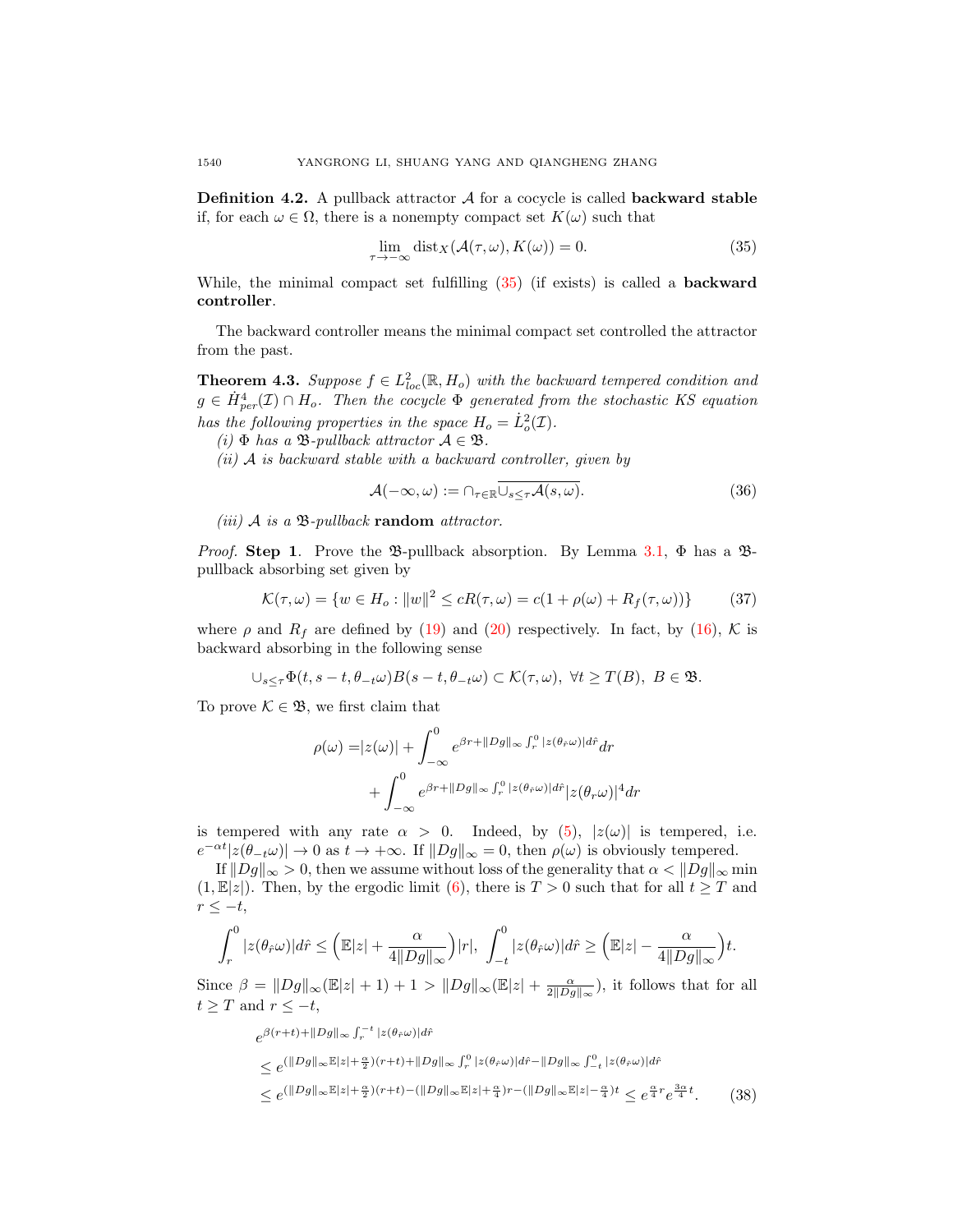By  $(38)$ , we have

$$
e^{-\alpha t} \int_{-\infty}^{0} e^{\beta r + ||Dg||_{\infty} \int_{r}^{0} |z(\theta_{\hat{r}-t}\omega)| d\hat{r}} dr
$$
  
\n
$$
= e^{-\alpha t} \int_{-\infty}^{-t} e^{\beta(r+t) + ||Dg||_{\infty} \int_{r}^{-t} |z(\theta_{\hat{r}}\omega)| d\hat{r}} dr
$$
  
\n
$$
\leq e^{-\alpha t} \int_{-\infty}^{-t} e^{\frac{\alpha}{4}r} e^{\frac{3\alpha}{4}t} dr \leq \frac{4}{\alpha} e^{-\frac{\alpha}{4}t} \to 0 \text{ as } t \to +\infty,
$$

which means the second term of  $\rho(\omega)$  is tempered. By [\(38\)](#page-11-1) and [\(5\)](#page-3-0),

$$
e^{-\alpha t} \int_{-\infty}^{0} e^{\beta r + ||Dg||_{\infty}} \int_{r}^{0} |z(\theta_{\hat{r}-t}\omega)| d\hat{r}| z(\theta_{r-t}\omega)|^{4} dr
$$
  
\n
$$
= e^{-\alpha t} \int_{-\infty}^{-t} e^{\beta(r+t) + ||Dg||_{\infty}} \int_{r}^{-t} |z(\theta_{\hat{r}}\omega)| d\hat{r}| z(\theta_{r}\omega)|^{4} dr
$$
  
\n
$$
\leq e^{-\frac{\alpha}{4}t} \int_{-\infty}^{0} e^{\frac{\alpha}{4}r} |z(\theta_{r}\omega)|^{4} dr \to 0, \text{ as } t \to +\infty,
$$

which means that the third term of  $\rho(\omega)$  is tempered. Hence  $\rho(\omega)$  is tempered and thus backward tempered (since it is independent of  $\tau$ ). We then claim

$$
R_f(\tau,\omega) = \sup_{s \le \tau} \int_{-\infty}^0 e^{\beta r + ||Dg||_{\infty} \int_r^0 |z(\theta_r \omega)| d\hat{r}} ||f(r+s)||^2 dr
$$

is backward tempered. Let  $\alpha$  be the rate mentioned above and  $\tau \in \mathbb{R}$ . Since  $R_f(\cdot, \omega)$ is increasing, it follows from  $(38)$  and  $(13)$  that

$$
e^{-\alpha t} \sup_{s \leq \tau} R_f(s - t, \theta_{-t}\omega) = e^{-\varepsilon t} R_f(\tau - t, \theta_{-t}\omega)
$$
  
\n
$$
= e^{-\alpha t} \sup_{s \leq \tau - t} \int_{-\infty}^0 e^{\beta r + ||Dg||_{\infty} \int_r^0 |z(\theta_{\hat{r}-t}\omega)| d\hat{r}} ||f(r+s)||^2 dr
$$
  
\n
$$
= e^{-\alpha t} \sup_{s \leq \tau - t} \int_{-\infty}^{-t} e^{\beta(r+t) + ||Dg||_{\infty} \int_r^{-t} |z(\theta_{\hat{r}}\omega)| d\hat{r}} ||f(r+t+s)||^2 dr
$$
  
\n
$$
\leq e^{-\frac{\alpha}{4}t} \sup_{s \leq \tau - t} \int_{-\infty}^{-t} e^{\frac{\alpha}{4}r} ||f(r+t+s)||^2 dr \leq e^{-\frac{\alpha}{4}t} \sup_{s \leq \tau} \int_{-\infty}^{-t} e^{\frac{\alpha}{4}r} ||f(r+s)||^2 dr
$$
  
\n
$$
\leq e^{-\frac{\alpha}{4}t} \sup_{s \leq \tau} \int_{-\infty}^0 e^{\frac{\alpha}{4}r} ||f(r+s)||^2 dr \to 0, \text{ as } t \to +\infty,
$$

which means  $R_f(\cdot, \cdot)$  is backward tempered and thus  $\mathcal{K} \in \mathfrak{B}$ . Note that  $R_f(\tau, \omega)$  is the supremum of uncountable random variables, its measurability is unknown.

Step 2. Prove backward  $\mathfrak{B}\text{-}\mathrm{pullback}$  asymptotic compactness. We need to prove that, for any  $s_n \leq \tau$ ,  $t_n \to +\infty$ ,  $u_{0,n} \in B(s_n - t_n, \theta_{-t_n}\omega)$ , where  $\tau \in \mathbb{R}$ ,  $B \in \mathfrak{B}$  and  $\omega \in \Omega$  are fixed, the solution sequence  $\{u(s_n, s_n - t_n, \theta_{-s_n}\omega, u_{0,n})\}$  has a convergent subsequence in  $H_o$ .

Indeed, by [\(32\)](#page-8-2) in Lemma [3.3,](#page-8-3) we have

$$
||D^2u(s_n, s_n-t_n, \theta_{-s_n}\omega, u_{0,n})||^2 \le R_V(\tau, \omega) < +\infty
$$

provided n is large enough. Then the sequence  $\{u(s_n, s_n - t_n, \theta_{-s_n}\omega, u_{0,n})\}$  is bounded in  $V_o$ . By the compactness of the Sobolev embedding  $V \hookrightarrow H$ , the sequence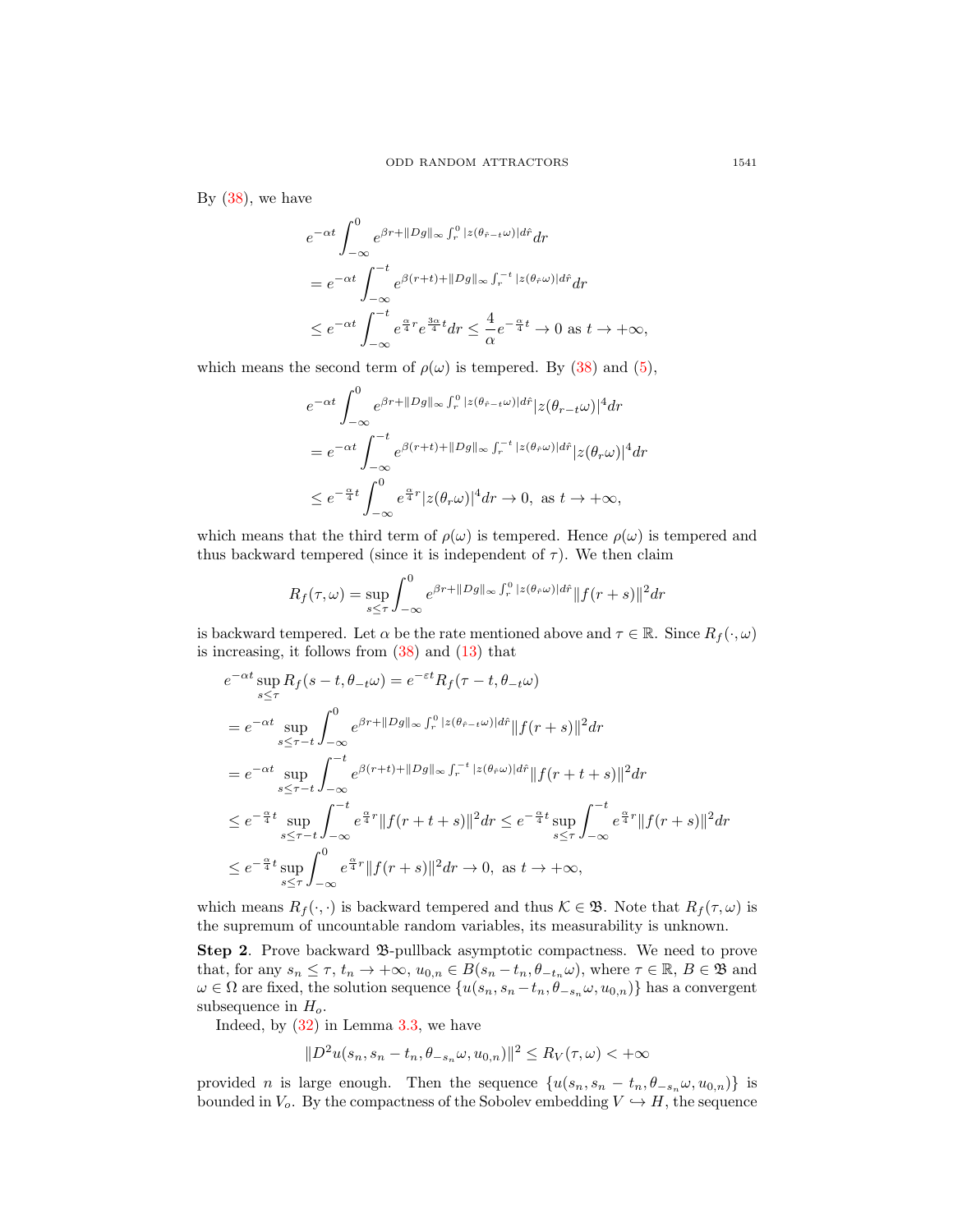is pre-compact in H. By Lemma [2.1,](#page-2-2)  $\{u(s_n, s_n - t_n, \theta_{-s_n}\omega, u_{0,n})\}\$ is pre-compact in  $H_{\alpha}$ .

Step 3. Prove the existence of a  $\mathfrak{B}$ -pullback attractor  $\mathcal{A} \in \mathfrak{B}$ . By the abstract result as in  $[23]$ , the existence of a  $\mathfrak{B}\text{-pullback}$  attractor follows from the  $\mathfrak{B}\text{-pullback}$ absorption (by taking  $s = \tau$  in Step 1) and the B-pullback asymptotic compactness (by taking  $s_n \equiv \tau$  in Step 2). But the measurability of A is temporarily unknown since we cannot prove the measurability of the absorbing set  $K$  (it is an uncountable union of random sets).

**Step 4.** Prove the backward stability of  $A$  and the existence of a backward controller. By the backward asymptotic compactness in Step 2, we can prove that  $A$ is backward compact, i.e.  $\cup_{s\leq\tau}\mathcal{A}(s,\tau)$  is pre-compact (cf. [\[18,](#page-14-18) [24\]](#page-15-8)). Then the theorem of nested compact sets implies that  $\mathcal{A}(-\infty, \omega)$  (as defined by [\(36\)](#page-11-2)) is nonempty compact. By the same method as in [\[25\]](#page-15-6), we can prove

$$
\lim_{\tau \to -\infty} \text{dist}_{H_o}(\mathcal{A}(\tau, \omega), \mathcal{A}(-\infty, \omega)) = 0
$$

and thus A is backward stable. Suppose  $E(\omega)$  is another nonempty compact set such that

$$
\lim_{\tau \to -\infty} \text{dist}_{H_o}(\mathcal{A}(\tau, \omega), E(\omega)) = 0.
$$

For any  $w \in A(-\infty, \omega)$ , we can take a sequence  $w_n \in A(\tau_n, \omega)$ , where  $\tau_n \to -\infty$ , such that  $w_n \to w$ . While,

$$
\mathrm{dist}_{H_o}(w_n, E(\omega)) \le \mathrm{dist}_{H_o}(\mathcal{A}(\tau_n, \omega), E(\omega)) \to 0
$$

and thus  $w \in E(\omega)$ , which proves the minimality. Therefore,  $\mathcal{A}(-\infty,\omega)$  is the backward controller.

**Step 5.** Prove the measurability of  $\mathcal{A}$ . Let  $\mathfrak{D}$  be the usual universe forming from all tempered set in  $H_o$ , i.e.  $D = \{D(\tau, \omega)\}\in \mathfrak{D}$  if and only if

$$
\lim_{t \to +\infty} e^{-\varepsilon t} \|D(\tau - t, \theta_{-t}\omega)\|^2 = 0, \ \forall \varepsilon > 0, \tau \in \mathbb{R}, \omega \in \Omega,
$$
\n(39)

where we have omitted the supremum in the definition  $(11)$  of  $\mathfrak{B}$ . Then, by the same method as in Lemma [3.1,](#page-5-6) one can prove that  $\Phi$  has a  $\mathfrak{D}\text{-pullback absorbing}$ set given by

$$
\mathcal{K}_{\mathfrak{D}}(\tau,\omega) = \{ w \in H_o : ||w||^2 \le c(1 + \rho(\omega) + R_{\mathfrak{D}}(\tau,\omega)) \}
$$
(40)

where

$$
R_{\mathfrak{D}}(\tau,\omega) = \int_{-\infty}^{0} e^{\beta r + ||Dg||_{\infty} \int_{r}^{0} |z(\theta_{\hat{r}}\omega)| d\hat{r}} ||f(r+\tau)||^{2} dr
$$

such that  $\sup_{s\leq \tau} R_{\mathfrak{D}}(s,\omega) = R_f(\tau,\omega)$  in view of the definition of  $R_f$  in [\(20\)](#page-5-8). As an integral of random variables,  $R_{\mathfrak{D}}(\tau, \cdot)$  is measurable (although we do not know the measurability of  $R_f$ ). By the same method as in Step 1, we know  $\mathcal{K}_{\mathfrak{D}} \in \mathfrak{D}$  (it may not belong to  $\mathfrak{B}$ ).

By the same method as in Lemma [3.3](#page-8-3) and Step 2, one can prove that  $\Phi$  is  $\mathfrak{D}\text{-}\text{pullback asymptotically compact in }H_o$ . Then the abstract result in [\[23\]](#page-15-3) can be applied to obtain a  $\mathfrak{D}\text{-pullback random attractor } \mathcal{A}_{\mathfrak{D}}$  such that  $\mathcal{A}_{\mathfrak{D}}$  is just constructed by the omega-limit set of  $\mathcal{K}_{\mathfrak{D}}$ .

Since  $R_{\mathfrak{D}}(\tau,\omega) \leq R_f(\tau,\omega)$ , we have  $\mathcal{K}_{\mathfrak{D}} \subset \mathcal{K}$  and thus their omega-limit sets fulfill  $A_{\mathfrak{D}} \subset A$ . On the other hand, since  $A \in \mathfrak{B} \subset \mathfrak{D}$ , it follows that A can be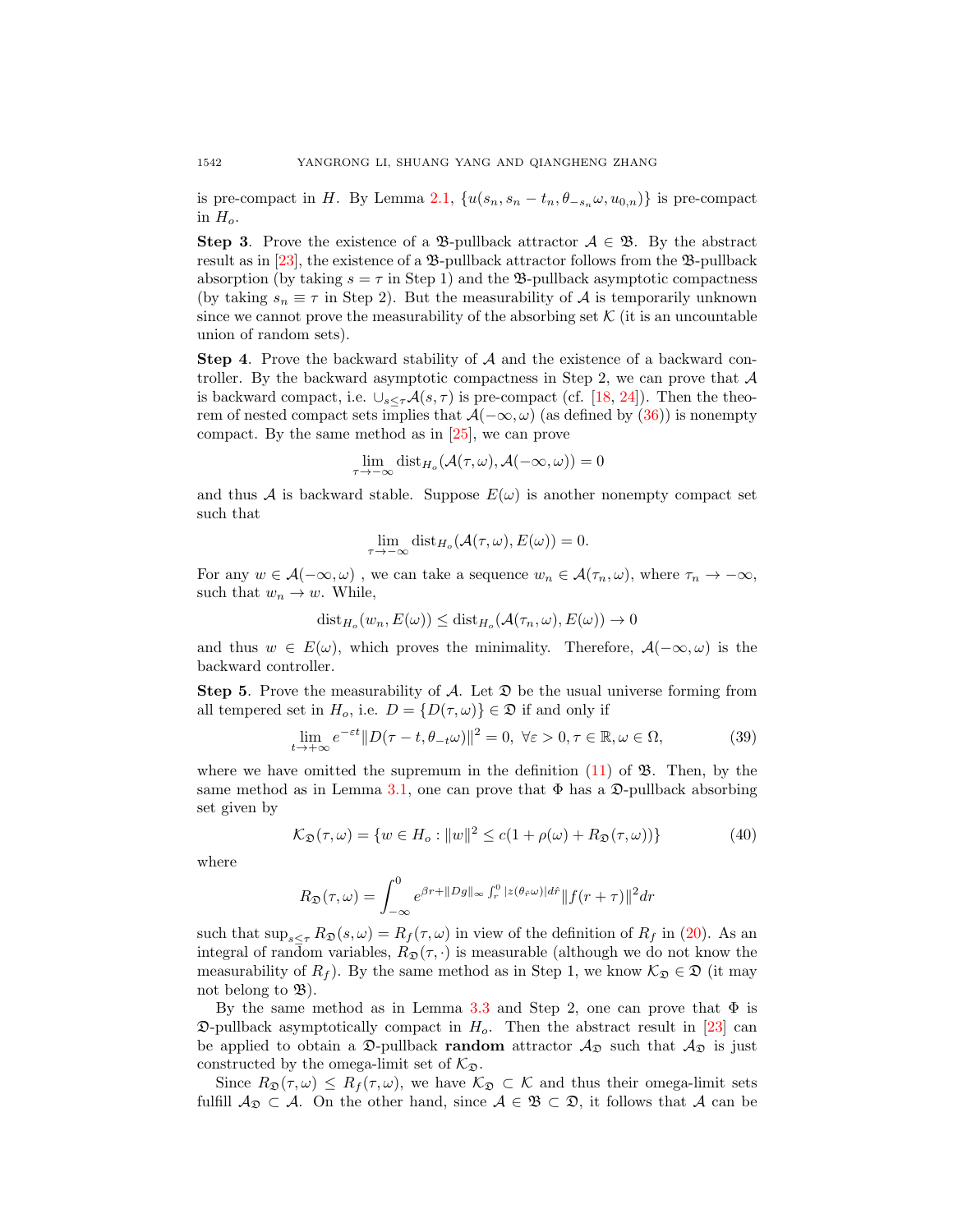attracted by  $\mathcal{A}_{\mathfrak{D}}$ , which, together with the invariance of  $\mathcal{A}$ , implies  $\mathcal{A} \subset \mathcal{A}_{\mathfrak{D}}$ . So,  $\mathcal{A} = \mathcal{A}_{\mathcal{D}}$  and thus A is random too.

**Remark 1.** The method for proving  $\mathcal{K} \in \mathfrak{B}$  (where the absolute value  $|z(\theta, \omega)|$  is involved) differs from those in the literature. The method for proving the measurability of A also differs from the usual.

On the other hand, every function of the (nonempty) attractor  $\mathcal{A}(\tau,\omega)$  is odd and smooth, where the smoothness follows from the Sobolev embedding  $V \hookrightarrow C^1(\mathcal{I})$ and the invariance of the attractor.

## **REFERENCES**

- <span id="page-14-11"></span>[\[1\]](http://www.ams.org/mathscinet-getitem?mr=MR2468738&return=pdf) P. W. Bates, K. Lu and B. Wang, [Random attractors for stochastic reaction-diffusion equa](http://dx.doi.org/10.1016/j.jde.2008.05.017)[tions on unbounded domains,](http://dx.doi.org/10.1016/j.jde.2008.05.017) J. Differential Equations, 246 (2009), 845–869.
- <span id="page-14-12"></span>[\[2\]](http://www.ams.org/mathscinet-getitem?mr=MR2238928&return=pdf) Z. Brzeźniak and Y. Li, [Asymptotic compactness and absorbing sets for 2D stochastic Navier-](http://dx.doi.org/10.1090/S0002-9947-06-03923-7)[Stokes equations on some unbounded domains,](http://dx.doi.org/10.1090/S0002-9947-06-03923-7) Tran. Amer. Math. Soc., 358 (2006), 5587– 5629.
- <span id="page-14-13"></span>[\[3\]](http://www.ams.org/mathscinet-getitem?mr=MR3567795&return=pdf) T. Caraballo, A. N. Carvalho, H. B. da Costa and J. A. Langa, [Equi-attraction and continuity](http://dx.doi.org/10.3934/dcdsb.2016081) [of attractors for skew-product semiflows,](http://dx.doi.org/10.3934/dcdsb.2016081) Discrete Contin. Dyn. Syst. Ser. B, 21 (2016), 2949– 2967.
- <span id="page-14-5"></span>[\[4\]](http://www.ams.org/mathscinet-getitem?mr=MR2836527&return=pdf) H. Crauel, P. E. Kloeden and M. Yang, [Random attractors of stochastic reaction-diffusion](http://dx.doi.org/10.1142/S0219493711003292) [equations on variable domains,](http://dx.doi.org/10.1142/S0219493711003292) Stoch. Dyn., 11 (2011), 301–314.
- <span id="page-14-17"></span>[\[5\]](http://www.ams.org/mathscinet-getitem?mr=MR3807081&return=pdf) H. Cui, P. E. Kloeden and F. Wu, [Pathwise upper semi-continuity of random pullback attrac](http://dx.doi.org/10.1016/j.physd.2018.03.002)[tors along the time axis,](http://dx.doi.org/10.1016/j.physd.2018.03.002) Phys. D, 374/375 (2018), 21–34.
- <span id="page-14-15"></span>[\[6\]](http://www.ams.org/mathscinet-getitem?mr=MR3871627&return=pdf) H. Cui, J. A. Langa and Y. Li, [Measurability of random attractors for quasi strong-to-weak](http://dx.doi.org/10.1007/s10884-017-9617-z) [continuous random dynamical systems,](http://dx.doi.org/10.1007/s10884-017-9617-z) J. Dynam. Differential Equations, 30 (2018), 1873– 1898.
- <span id="page-14-2"></span>[\[7\]](http://www.ams.org/mathscinet-getitem?mr=MR3917783&return=pdf) P. Gao, [Averaging Principle for stochastic Kuramoto-Sivashinsky equation with a fast oscil](http://dx.doi.org/10.3934/dcds.2018247)[lation,](http://dx.doi.org/10.3934/dcds.2018247) Discrete Contin. Dyn. Syst., 38 (2018), 5649–5684.
- <span id="page-14-3"></span>[\[8\]](http://www.ams.org/mathscinet-getitem?mr=MR3942598&return=pdf) D. Goluskin and G. Fantuzzi, [Bounds on mean energy in the Kuramoto-Sivashinsky equation](http://dx.doi.org/10.1088/1361-6544/ab018b) [computed using semidefinite programming,](http://dx.doi.org/10.1088/1361-6544/ab018b) Nonlinearity, 32 (2019), 1705–1730.
- <span id="page-14-7"></span>[\[9\]](http://www.ams.org/mathscinet-getitem?mr=MR3527620&return=pdf) X. Han and P. E. Kloeden, [Non-autonomous lattice systems with switching effects and delayed](http://dx.doi.org/10.1016/j.jde.2016.05.015) [recovery,](http://dx.doi.org/10.1016/j.jde.2016.05.015) J. Differential Equations,  $261$  (2016), 2986-3009.
- <span id="page-14-4"></span>[\[10\]](http://www.ams.org/mathscinet-getitem?mr=MR3919602&return=pdf) M. Hutzenthaler, A. Jentzen and D. Salimova, [Strong convergence of full-discrete nonlinearity](http://dx.doi.org/10.4310/CMS.2018.v16.n6.a2)[truncated accelerated exponential Euler-type approximations for stochastic Kuramoto-](http://dx.doi.org/10.4310/CMS.2018.v16.n6.a2)[Sivashinsky equations,](http://dx.doi.org/10.4310/CMS.2018.v16.n6.a2) Commun. Math. Sci., 16 (2018), 1489–1529.
- <span id="page-14-6"></span>[11] G. Hwang and B. Moon, [Global existence and propagation speed for a Degasperis-Procesi](http://dx.doi.org/10.3934/era.2020002) [equation with both dissipation and dispersion,](http://dx.doi.org/10.3934/era.2020002) *Elect. Research Archive*, **28** (2020), 15–25.
- <span id="page-14-9"></span>[\[12\]](http://www.ams.org/mathscinet-getitem?mr=MR3303900&return=pdf) P. E. Kloeden and J. Simsen, [Attractors of asymptotically autonomous quasi-linear parabolic](http://dx.doi.org/10.1016/j.jmaa.2014.12.069) [equation with spatially variable exponents,](http://dx.doi.org/10.1016/j.jmaa.2014.12.069) J. Math. Anal. Appl.,  $425$  (2015), 911–918.
- <span id="page-14-10"></span>[\[13\]](http://www.ams.org/mathscinet-getitem?mr=MR3543780&return=pdf) P. E. Kloeden, J. Simsen and M. S. Simsen, [Asymptotically autonomous multivalued Cauchy](http://dx.doi.org/10.1016/j.jmaa.2016.08.004) [problems with spatially variable exponents,](http://dx.doi.org/10.1016/j.jmaa.2016.08.004) J. Math. Anal. Appl., 445 (2017), 513–531.
- <span id="page-14-8"></span>[\[14\]](http://www.ams.org/mathscinet-getitem?mr=MR3265876&return=pdf) A. Krause, M. Lewis and B. Wang, [Dynamics of the non-autonomous stochastic](http://dx.doi.org/10.1016/j.amc.2014.08.033) p-Laplace [equation driven by multiplicative noise,](http://dx.doi.org/10.1016/j.amc.2014.08.033) Appl. Math. Comput., 246 (2014), 365-376.
- <span id="page-14-1"></span>[\[15\]](http://www.ams.org/mathscinet-getitem?mr=MR3770688&return=pdf) A. N. Kulikov and D. A. Kulikov, [The Kuramoto-Sivashinsky equation. A local attractor](http://dx.doi.org/10.18255/1818-1015-2018-1-92-101) [filled with unstable periodic solutions,](http://dx.doi.org/10.18255/1818-1015-2018-1-92-101) Model. Anal. Inf. Sist., 25 (2018), 92–101.
- <span id="page-14-0"></span>[16] Y. Kuramoto, [Diffusion induced chaos in reactions systems,](http://dx.doi.org/10.1143/PTPS.64.346) Progr. Theoret. Phys. Suppl., 64 (1978), 346–367.
- <span id="page-14-14"></span>[\[17\]](http://www.ams.org/mathscinet-getitem?mr=MR3274767&return=pdf) Y. Li, A. Gu and J. Li, [Existence and continuity of bi-spatial random attractors and appli](http://dx.doi.org/10.1016/j.jde.2014.09.021)[cation to stochastic semilinear Laplacian equations,](http://dx.doi.org/10.1016/j.jde.2014.09.021) J. Differential Equations, 258 (2015), 504–534.
- <span id="page-14-18"></span>[\[18\]](http://www.ams.org/mathscinet-getitem?mr=MR3917701&return=pdf) Y. Li and S. Yang, [Backward compact and periodic random attractors for non-autonomous](http://dx.doi.org/10.3934/cpaa.2019056) [sine-Gordon equations with multiplicative noise,](http://dx.doi.org/10.3934/cpaa.2019056) Commun. Pure Appl. Anal., 18 (2019), 1155–1175.
- <span id="page-14-16"></span>[\[19\]](http://www.ams.org/mathscinet-getitem?mr=MR3483559&return=pdf) Y. Li and J. Yin, [A modified proof of pullback attractors in a Sobolev space for stochastic](http://dx.doi.org/10.3934/dcdsb.2016.21.1203) [FitzHugh-Nagumo equations,](http://dx.doi.org/10.3934/dcdsb.2016.21.1203) Discrete Contin. Dyn. Syst. Ser. B, 21 (2016), 1203–1223.